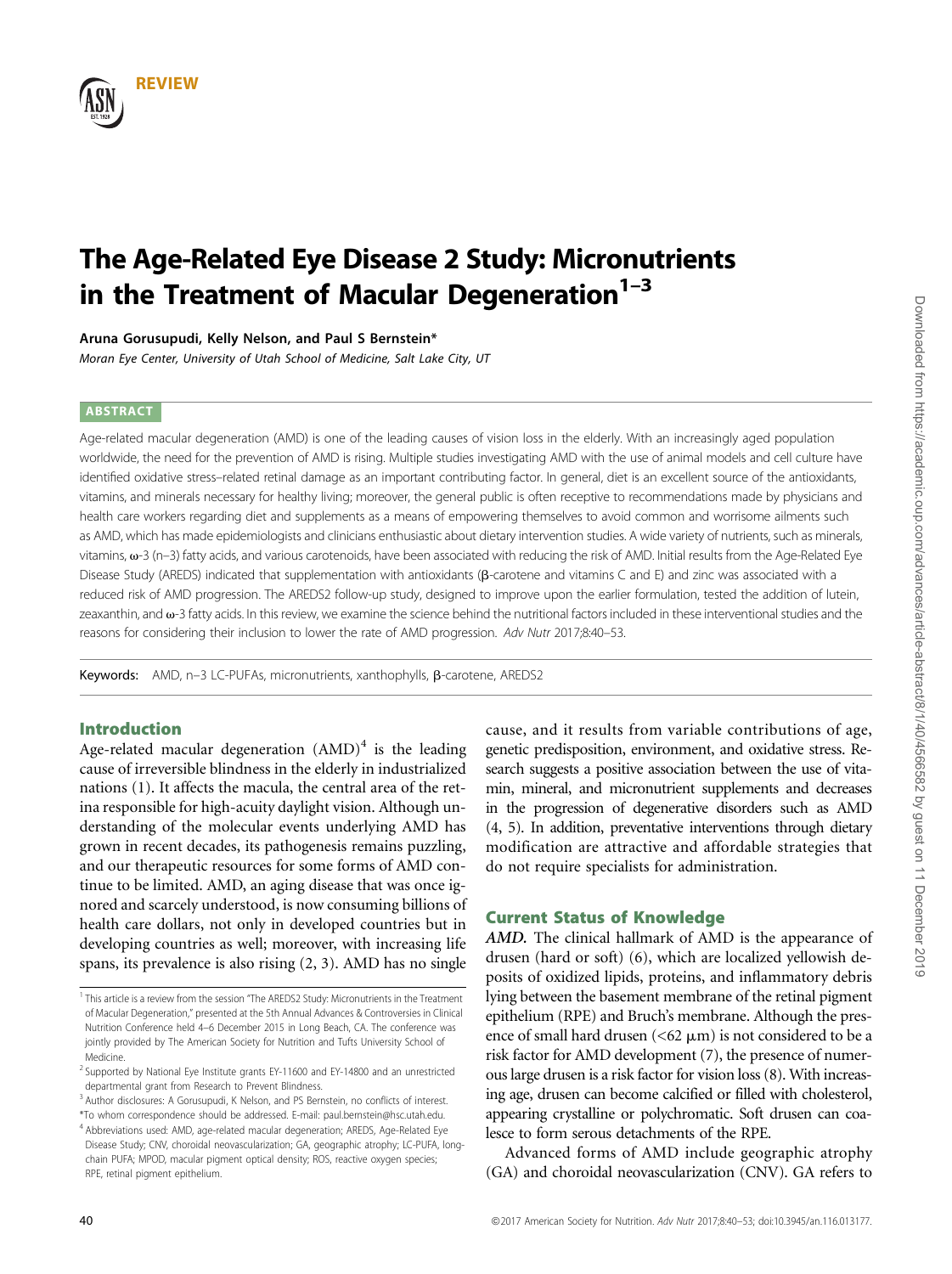confluent areas of RPE cell death accompanied by overlying photoreceptor atrophy (9). GA can develop after the fading of drusen in an area of RPE attenuation, after the flattening of an RPE detachment, or after involution of CNV. GA leads to a gradual, progressive visual decline, mostly because of photoreceptor loss (10). CNV refers to the growth of new blood vessels from the choroid (11); these vessels may remain beneath the RPE, breach the RPE, or even enter the subretinal space. CNV is the leading cause of wet AMD, which by repeated leakage of blood, serum, and lipids can stimulate fibroglial organization and lead to disciform scarring (10).

The most devastating manifestation of AMD is the wet or exudative form of AMD, because of its sudden onset and imminent vision loss, leading to legal blindness (12). Ten years ago, the introduction of effective antivascular endothelial growth factors provided hope that vision can be improved with treatment. Antivascular endothelial growth factor compounds, when injected into the vitreous, stop abnormal blood vessel growth, often stabilizing or even improving vision; however, these medications can cost thousands of dollars per injection and may require monthly revisits to the ophthalmologist's office for additional intravitreal injections (13, 14). In contrast, GA, the advanced dry form of AMD, has proven to be far more resistant to treatments and therapy. Even though its advancement rate is much slower ( $\geq 10$ ) times slower than exudative AMD), it still results in central vision loss, and the FDA has not yet approved any medicine for dry AMD. At this point, efforts made to identify and modify risk factors for AMD to delay the onset of this devastating blinding condition are drawing considerable interest and attention.

In 2004, the Eye Diseases Prevalence Group studied the prevalence of AMD with the use of a meta-analysis of regional population-based studies in the United States, Australia, and Europe. This group estimated that the prevalence of AMD is >1.75 million individuals in the United States. It is expected that this number will increase to almost 3 million by the year 2020 (15). Klein et al. (16) observed that the prevalence of any AMD in members of the US population aged  $\geq$ 40 y was 6.5%, and the prevalence of late AMD was 0.8%. The projection of a large increase in the prevalence of blindness and low vision in the United States during the next 2 decades is driven primarily by the fact that the prevalence of visual impairment increases sharply in persons >65 y of age (17). Persons aged  $\geq$ 80 y are at higher risk of AMD blindness, and this age group currently represents the fastest-growing segment of the US population.

AMD risk factors. The prevalence, incidence, and progression of all forms of AMD increase with age. Although women are statistically associated with a slightly higher prevalence of AMD in many studies, the fact that they also have longer life spans and use health care resources at higher rates than men should be taken into consideration (10, 18). Pooled data from the Beaver Dam Eye Study, the Blue Mountains Eye Study, and the Rotterdam Study revealed no sex-related differences in AMD risk (19–22), whereas analysis from the Blue Mountains

Eye Study suggests that the 5-y incidence of neovascular AMD in women is double that of men (23).

All forms of AMD are more prevalent in the Caucasian population than in those races with more darkly pigmented skin, hair, and eye color (24, 25). According to recent metaanalysis data, Europeans had a higher prevalence of the GA subtype than did Africans, Asians, and Hispanics (3). Light iris pigmentation is associated with more extensive retinal disease in patients with unilateral neovascular AMD (26–28). Furthermore, subjects with lighter iris pigmentation and CNV in one eye may tend to have more extensive atrophic disease in their other eye. The Blue Mountains Eye study suggested that blue iris color was associated with an increased risk of both late AMD and early maculopathy (27). Abnormal skin sensitivity to sunlight is also associated with an increased risk of AMD (29).

AMD is a complex disorder with multiple inherited risk factors, including one major genetic risk locus on chromosome 1 in the complement factor H region (30, 31) and in the high temperature requirement a serine peptidase 1/agerelated maculopathy susceptibility 2 region on chromosome 10 (32, 33), along with a very large number of minor genetic risk factors identified through genome-wide association studies (34). Although many of the inheritable and nonmodifiable risk factors for AMD have been identified and can direct us toward the development of novel treatment strategies, such as pharmacologic, gene therapy, growth factor, and stem cell treatments, we must still focus attention on modifiable risk factors.

Cigarette smoking has been noted to be a frequent risk factor for AMD, and it is undisputed that subjects with AMD risk should quit smoking or never begin smoking at all (35). Excessive light exposure could reasonably be expected to be a substantial AMD risk factor based on the possibility that it aggravates oxidative damage to lipid membranes and proteins in chronic and acute conditions; however, it has been surprisingly difficult to demonstrate epidemiologically, and only a handful of studies have reported associations between long-term light exposure and AMD (29, 36, 37). Quantification of light exposure in participating cohorts is difficult, so most epidemiologic research has been restricted to studying long-term sun exposure conditions experienced by outdoor workers such as fishermen (38), in whom the association was determined by straightforward comparisons between participants who regularly wear hats and sunglasses and subjects who do not use any sun protection strategies (37, 39).

A substantial contributing factor for macular degeneration is oxidative stress, which refers to cellular damage caused by reactive oxygen species (ROS), a process that has also been implicated in many other degenerative diseases. ROS include free radicals, peroxides, singlet oxygen, and other by-products of oxygen metabolism. With age, RPE gradually accumulates lipofuscin, a heterogeneous fluorescent mixture rich in lipidprotein complexes, which is also composed of by-products of vitamin A metabolism and lipid peroxidation (40–42). Lipofuscin is undegradable and also acts as a plausible photosensitizer, generating ROS (43). The retina is particularly susceptible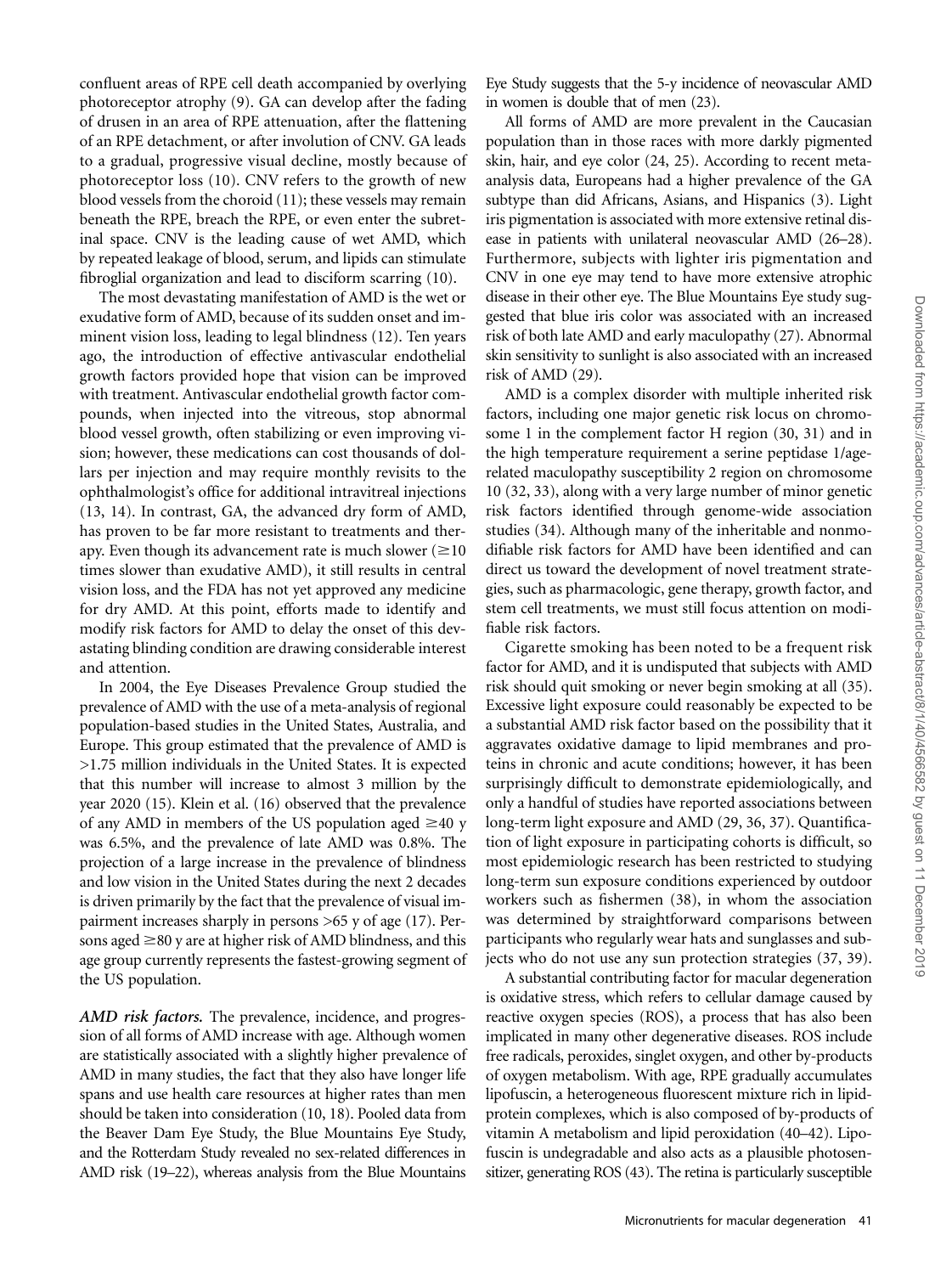to oxidative stress because of its high oxygen consumption, high PUFA content (5, 44), and exposure to light. Unfortunately, as we age, oxidative damage increases and antioxidant capacity decreases, as does the efficiency of reparative systems (45). It appears that these age-related oxidative changes are characteristic indicators of early AMD, which, in combination with hereditary susceptibility and other retinal modifiers, can progress to the pathology and visual morbidity associated with advanced AMD (Figure 1). A broad range of antioxidants known to have chemical properties that can reduce oxidative damage have been proposed to decrease the risk of AMD (46–48).

Epidemiologic studies and biochemical investigations of nutrient roles in complex degenerative diseases of aging such as AMD are very helpful in formulating clinical recommendations, yet many clinicians demand definitive results from  $\geq$ 1 adequately powered clinical trial before recommending such nutrients to patients. Once the associations between diet and AMD have been identified, they can be of great help in leading future research and intervention studies and in generating scientific data to design public health interventions. Epidemiologic studies, as well as small randomized clinical trials, show various associations between the intake of antioxidants and carotenoids or zinc and the risk of AMD (Table 1) (48–73). While these epidemiologic studies are crucial, it must also be considered that nutritional surveys and blood analyses are indirect measures of the status of the tissue of interest, the macula of the human eye. It is thus currently appropriate to review the basic and clinical science supporting the inclusion of micronutrients in interventions against AMD.

Minerals. Iron, zinc, copper, and selenium are essential trace elements that play key roles in retinal physiology. There is a higher concentration of iron in AMD retinas than there is in age-matched control retinas. Although these results do not demonstrate that iron overload is a reason for AMD, iron may contribute to oxidative stress, which might lead to AMD (74). An increase in iron deposition was also reported to lead to photoreceptor loss (75), but deficiency was not associated with adverse effects. Zinc is the second most abundant metal after iron in the human retina, suggesting an important physiologic role (76). Zinc depletion results in poor dark adaptation and reduced photopic and scotopic responses. Copper is necessary for the synthesis of melanin, a storage protein for iron, zinc, and copper in RPE and melanocytes (77, 78). The cellular homeostasis of iron, zinc, and copper is tightly interlinked. If one of these metals becomes deficient, another metal may accumulate (76). Concentrations of zinc affect the progression of AMD, and its concentrations in human retina and RPE also decrease with age (79). Copper deficiency has been associated with optic neuropathy, but there was no change in retinal function (80, 81). One report suggested an inverse association of manganese with AMD (82), whereas in other studies, no significant association was observed (83, 84). No significant benefit was associated with supplementation with selenium for AMD (85, 69).

Vitamins. Certain vitamins, such as vitamins C, E, B-6, and B-12 and folic acid, are hypothesized to decrease the risk of AMD progression. Vitamin C (ascorbic acid) is found throughout the whole retina (86) and may be protective against AMD. A previous study demonstrated that low

Age, light

FIGURE 1 Schematic representation of risk factors of AMD causing ROS production and oxidative stress, thereby leading to AMD with either GA or CNV. AMD, age-related macular degeneration; CNV, choroidal neovascularization; GA, geographic atrophy; ROS, reactive oxygen species.



**Inflammation**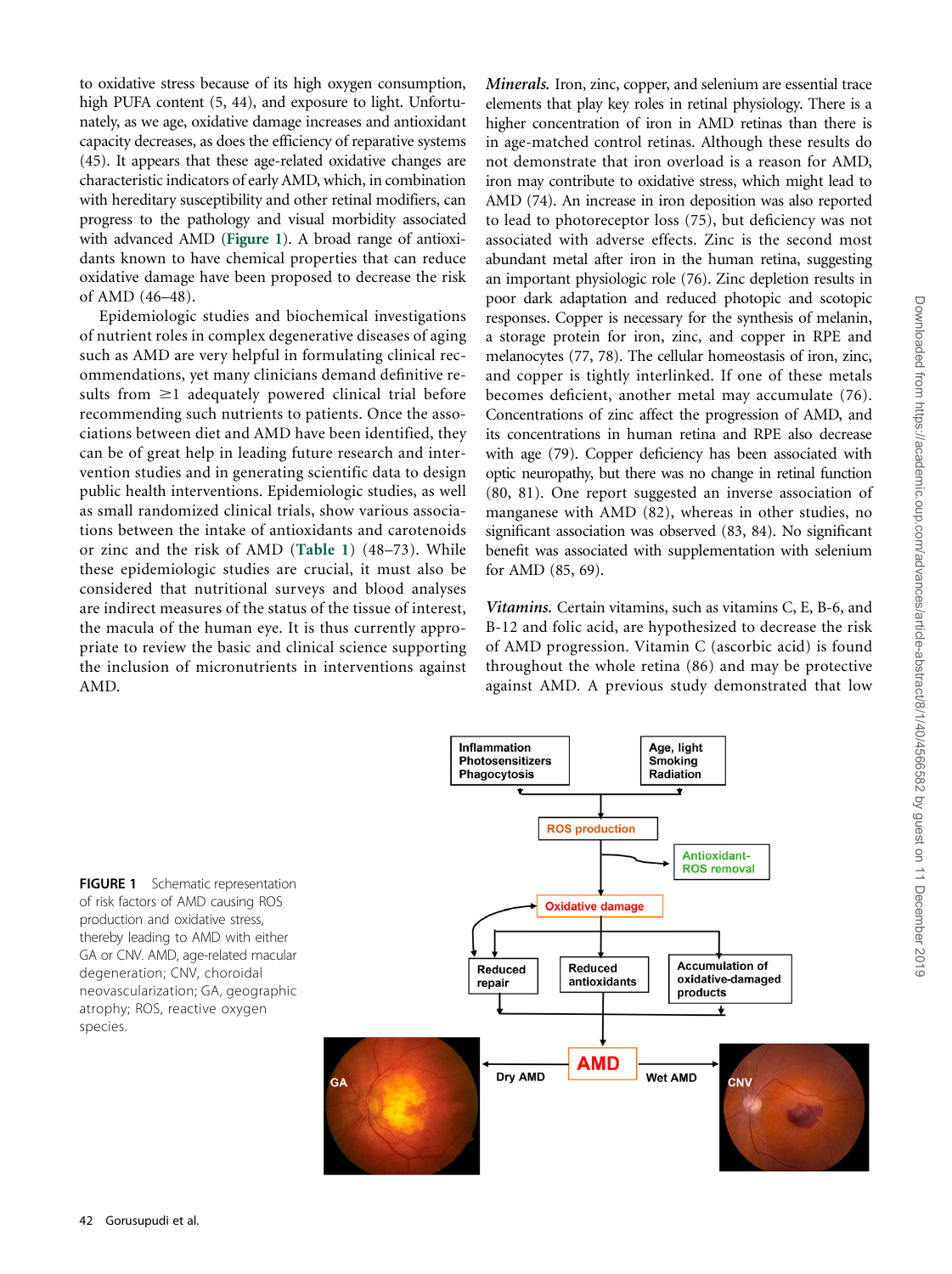|  |  |  | <b>TABLE 1</b> Summary of studies screening the relation between micronutrients and AMD <sup>1</sup> |  |
|--|--|--|------------------------------------------------------------------------------------------------------|--|
|  |  |  |                                                                                                      |  |

| <b>Author (reference)</b>                                  | <b>Participants</b> | <b>Study design</b>                                | <b>Mode of assessment</b>                                                                                   | <b>Summary</b>                                                                                                                                                              |
|------------------------------------------------------------|---------------------|----------------------------------------------------|-------------------------------------------------------------------------------------------------------------|-----------------------------------------------------------------------------------------------------------------------------------------------------------------------------|
| Newsome et al. (49)                                        | 151                 | P (2 y), double-blind                              | Ophthalmic examinations,                                                                                    | Supplementation with zinc sulfate was                                                                                                                                       |
|                                                            |                     |                                                    | photographic grading, oral<br>supplementation, serum zinc<br>concentrations                                 | associated with a retardation of vision<br>loss (P < 0.05)                                                                                                                  |
| Eye Disease Case-Control<br>Study Group (46)               | 1072                | R, case-control study                              | Serum antioxidant measurements,<br>FFQ, photographic grading                                                | High serum concentrations of<br>micronutrients (carotenoids in<br>particular) may be associated with a<br>decreased risk of AMD                                             |
| Seddon et al. (50)                                         | 876                 | R, case-control study,<br>EDCC study               | FFQ, photographic grading                                                                                   | Consumption of carotenoid-rich<br>vegetables, especially those rich in<br>lutein and zeaxanthin, reduced the risk<br>of AMD                                                 |
| West et al. (51)                                           | 976                 | R, BLSA study                                      | Serum vitamin $E$ and $\beta$ -carotene<br>measurement, photographic<br>grading                             | High serum concentrations of vitamin E<br>reduced the risk of AMD                                                                                                           |
| Teikari et al. (52)                                        | 941                 | P (8 y), ATBC study,<br>clinical trial             | Fundus photographs, FFQ,<br>supplementation and serum<br>measurements of vitamin E and<br>$\beta$ -carotene | No beneficial effect of supplemental<br>vitamin E or $\beta$ -carotene was observed<br>on the occurrence of ARM                                                             |
| VandenLangenberg<br>et al. (53)                            | 1709                | R, cross-sectional,<br>Beaver Dam Eye<br>Study     | Photograph grading, dietary intake<br>assessment                                                            | Significant modest associations were<br>observed between provitamin A<br>carotenoid and vitamin E intake and<br>incidence of large drusen ( $P < 0.05$ )                    |
| Christen et al. (54)                                       | 279                 | P (12.5 y), Physicians<br>Health Study I           | Medical records, supplement<br>administration                                                               | Supplemental use of antioxidant vitamins<br>C and E or multivitamins did result in<br>nonsignificant reductions in AMD risk<br>$(13%$ and 10%, RR factor = 1.0)             |
| Smith et al. (55)                                          | 2900                | R, cross-sectional, Blue<br>Mountains Eye<br>Study | Fundus photographic grading, FFQ                                                                            | No association was observed between<br>increasing intake of foods high in<br>antioxidant vitamins and decreasing<br>prevalence of either late or early AMD<br>$(P \ge 0.1)$ |
| Age-Related Eye<br>Disease Study<br>Research<br>Group (56) | 3609                | P (6.3 y), clinical trial                          | Photographic grading, supplement<br>administration and serum<br>concentrations                              | Supplementation with antioxidants and<br>zinc resulted in lowering AMD<br>progression ( $P < 0.05$ )                                                                        |
| Cho et al. (57)                                            | 567                 | P (10 y), follow-up<br>study of NHS                | FFQ, ophthalmology records                                                                                  | Dietary fat intake was positively<br>associated with AMD ( $P < 0.05$ ),<br>whereas fish intake was inversely<br>associated with AMD progression<br>$(P = 0.009)$ .         |
| Mares-Perlman<br>et al. (58)                               | 8622                | R, NHANES III                                      | Photographic grading, FFQ, serum<br>measurements                                                            | No association between carotenoids in<br>diet or serum with any form of AMD,<br>except for soft drusen                                                                      |
| Seddon et al. (59)                                         | 853                 | R, EDCC study                                      | Semi-quantitative FFQ, serum<br>measurements, ophthalmic<br>measurements                                    | Diets rich in n-3 FAs and fish were<br>inversely associated with risk of AMD<br>(P < 0.05)                                                                                  |
| Gale et al. (60)                                           | 380                 | R, cross-sectional eye<br>study                    | Photographic grading, serum<br>carotenoid measures                                                          | Risk of AMD (early or late) was<br>significantly higher in subjects with<br>lower plasma concentrations of<br>zeaxanthin ( $P < 0.05$ )                                     |
| Richer et al. (61)                                         | 90                  | P (1 y), Veterans LAST<br>study                    | Supplementation with lutein and<br>antioxidant vitamins, ophthalmic<br>testing                              | Visual function was improved with lutein<br>supplementation                                                                                                                 |
| van Leeuwen<br>et al. (62)                                 | 4175                | P (8 y), Rotterdam<br>study                        | Photographic grading, FFQ                                                                                   | High dietary intake of vitamin E and zinc<br>was associated with a reduced risk of<br>AMD ( $P < 0.05$ )                                                                    |
| Delcourt et al. (63)                                       | 899                 | R, cross-sectional,<br>POLA study                  | Photographic grading, plasma<br>carotenoid analysis                                                         | Plasma zeaxanthin was significantly<br>associated with a reduced risk of ARM<br>(P < 0.05)                                                                                  |
| Moeller et al. (64)                                        | 1797                | P (7 y), CAREDS study                              | FFQ, serum analysis, stereoscopic<br>color fundus photographic grading                                      | Diets rich in lutein+zeaxanthin protect<br>against intermediate AMD in healthy<br>women                                                                                     |

Downloaded from https://academic.oup.com/advances/article-abstract/8/1/40/4566582 by guest on 11 December 2019 Downloaded from https://academic.oup.com/advances/article-abstract/8/1/40/4566582 by guest on 11 December 2019

(Continued)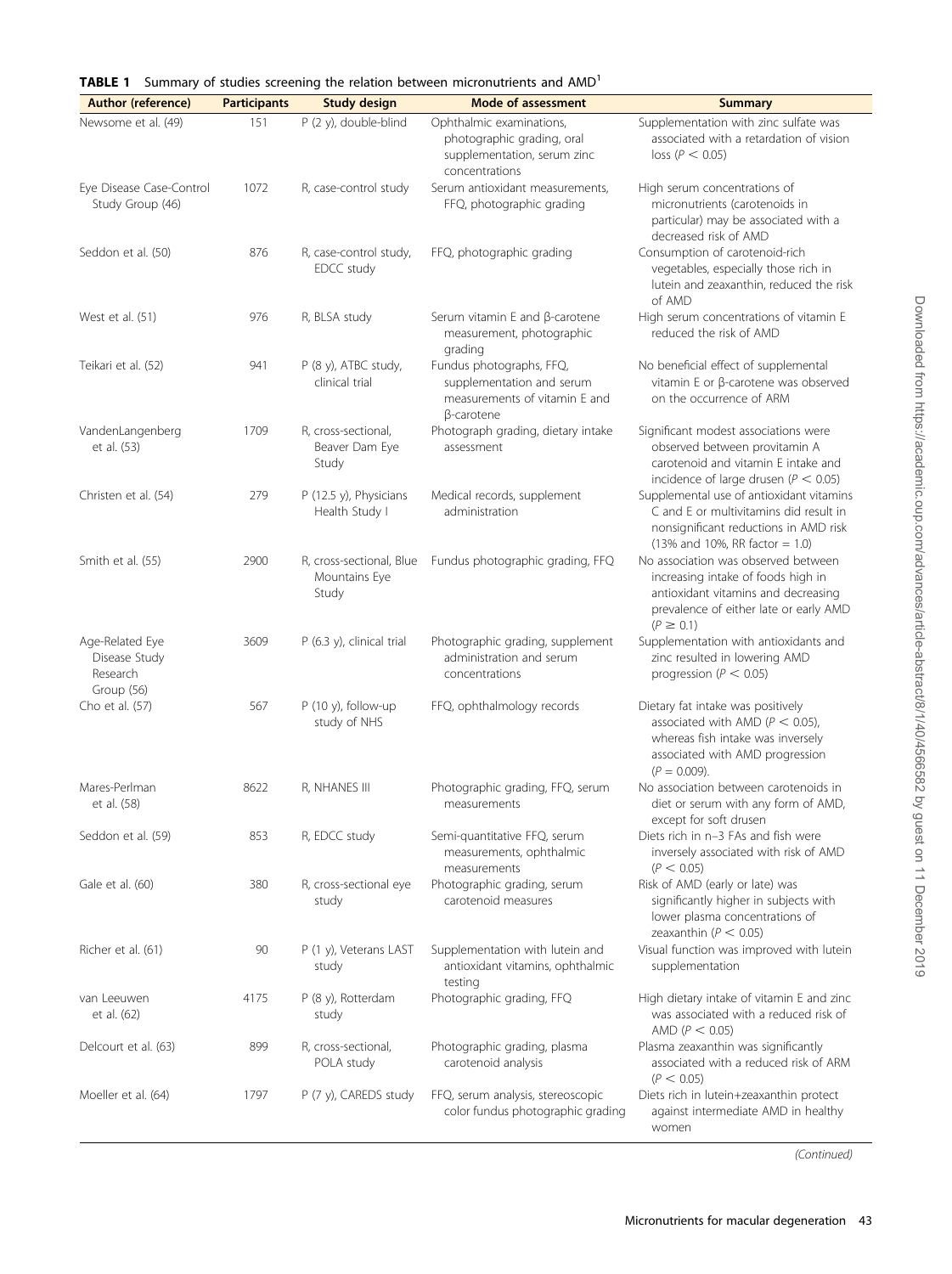#### TABLE 1 (Continued)

| <b>Author (reference)</b>  | <b>Participants</b> | <b>Study design</b>                                                                 | <b>Mode of assessment</b>                                                                                           | <b>Summary</b>                                                                                                                                                                                          |
|----------------------------|---------------------|-------------------------------------------------------------------------------------|---------------------------------------------------------------------------------------------------------------------|---------------------------------------------------------------------------------------------------------------------------------------------------------------------------------------------------------|
| Seddon et al. (65)         | 681 twins           | R, US twin study of<br><b>AMD</b>                                                   | Color photographic grading, FFQ                                                                                     | Cigarette smoking increases AMD risk,<br>whereas fish and n-3 PUFA intake<br>reduces risk                                                                                                               |
| SanGiovanni<br>et al. (66) | 4519                | R, cross-sectional,<br>AREDS study                                                  | FFQ, fundus photographic grading,<br>serum analysis                                                                 | Higher dietary intake of lutein+zeaxanthin<br>was independently associated with<br>a decreased likelihood of having<br>neovascular AMD, GA, and large<br>or extensive intermediate drusen<br>(P < 0.05) |
| Trieschmann<br>et al. (67) | 136                 | P (0.25 y), LUNA study                                                              | Supplementation with lutein and<br>zeaxanthin ester, MPOD and serum<br>carotenoid measures, retinal<br>angiography  | Supplementation with lutein and<br>zeaxanthin combined with<br>coantioxidants resulted in an increase<br>in MPOD in majority of subjects,<br>including those with AMD (92%)                             |
| Cho et al. (68)            | 71494 F<br>41564 M  | P (18 y), follow-up NHS<br>and HPFS study                                           | FFQ, photographic grading,<br>ophthalmic records                                                                    | No association was observed with lutein<br>+zeaxanthin intake and risk of<br>neovascular AMD ( $P > 0.05$ )                                                                                             |
| Tan et al. (69)            | 5454                | $P(10 y)$ , follow-up of<br><b>Blue Mountains Eye</b><br>study                      | FFQ, retinal exams, fundus<br>photograph grading                                                                    | Increased dietary lutein and zeaxanthin<br>intake reduced the risk of long-term<br>incident AMD                                                                                                         |
| Parekh et al. (70)         | 1787                | $P$ (4 y), ancillary<br>CAREDS, Women's<br>Health Initiative<br>observational study | Fundus photographic grading, FFQ                                                                                    | In women, diets high in total fat (n-6<br>PUFAs) were associated with increased<br>AMD prevalence ( $P = 0.01$ )                                                                                        |
| Merle et al. (71)          | 963                 | P (2.8 y), Alienor study                                                            | Blood sample analysis, retinal<br>photographs, optical coherence<br>tomography                                      | A potential role of n-3 LC-PUFAs was<br>observed in prevention of late AMD                                                                                                                              |
| Souied et al. (72)         | 263                 | $P$ (3 y), NAT-2 study                                                              | Fundus photography fluorescein<br>angiography, serum and RBC lipid<br>analysis, supplementation with EPA<br>and DHA | Choroidal neovascularization was<br>significantly reduced in<br>DHA-supplemented subjects                                                                                                               |
| Dawczynski<br>et al. (73)  | 172                 | $P(1 y)$ , clinical trial                                                           | Supplementation with lutein and<br>zeaxanthin, ω-3 PUFAs, MPOD, VA<br>measurements                                  | Supplementation with lutein, zeaxanthin, and<br>n-3 PUFAs increased visual acuity and<br>MPOD in nonexudative AMD subjects                                                                              |

AMD, age-related macular degeneration; AREDS, Age-Related Eye Disease Study; ARM, age-related maculopathy; ATBC, alpha-tocopherol beta-carotene; BLSA, Baltimore Longitudinal Study of Aging; CAREDS, Carotenoids in Age-Related Eye Disease Study; EDCC, Eye Disease Case-Control; GA, geographic atrophy; HPFS, Health Professionals Follow-Up Study; LAST, Lutein Antioxidant Supplementation Trial; LC-PUFA, long-chain PUFA; LUNA, lutein nutrition effects measured by autoflourescence; MPOD, macular pigment optical density; NAT-2, nutritional AMD treatment 2; NHS, Nurses' Health Study; P, prospective study; POLA, Pathologies Occulaires Lieesa L Age; R, retrospective study; VA, visual acuity.

concentrations of vitamin C in the plasma were associated with an increased risk of AMD, but that high concentrations were not protective (46); however, dietary consumption of vitamin C did not significantly affect the progression of AMD (51, 55, 50). Vitamin E is an essential micronutrient and is the most efficient scavenger of free radicals. Wiegand et al. (87) reported that there is upregulation of vitamin E concentrations upon induction of oxidative stress. Deprivation of vitamin E could lead to lipofuscin accumulation (88), retinal damage (89), and loss of photoreceptors (90, 91). Vitamin E deficiency accelerates with age (89), and epidemiologic studies also suggest a beneficial effect of vitamin E on the progression of AMD (92); however, there is conflicting evidence with regard to vitamin E use in nutritional treatment for AMD, because some studies have shown that Vitamin E has no adverse or protective effect on early AMD incidence and progression (52, 93). A 2009 study (94) indicated that daily supplementation with folic acid and vitamins B-6 and B-12 decreased the

risk of AMD in women; this was supported by a 10-y followup in the Blue Mountains Eye Study (95), suggesting that deficiencies of folic acid and vitamin B-12 increase AMD risk.

Carotenes: the hydrocarbon carotenoids. Carotenoids are phytochemicals with a conjugated polyene backbone chain commonly found in many organisms of the food chain. They are responsible for the colorful plumage of birds and bright coloration in fish and shrimp, are essential components of the plant photosynthetic apparatus, and are also responsible for the diverse colors in fruits and vegetables. Vertebrates and invertebrates cannot biosynthesize carotenoids; hence, they must be obtained through dietary consumption. Carotenoids are mostly hydrophobic, and they are therefore positioned in the lipophilic regions of the cell membranes or else are bound to specific proteins.

The primary proposed mechanisms for the protective action of carotenoids against AMD are the reduction of oxidative stress–inducers and blue light–mediated damage.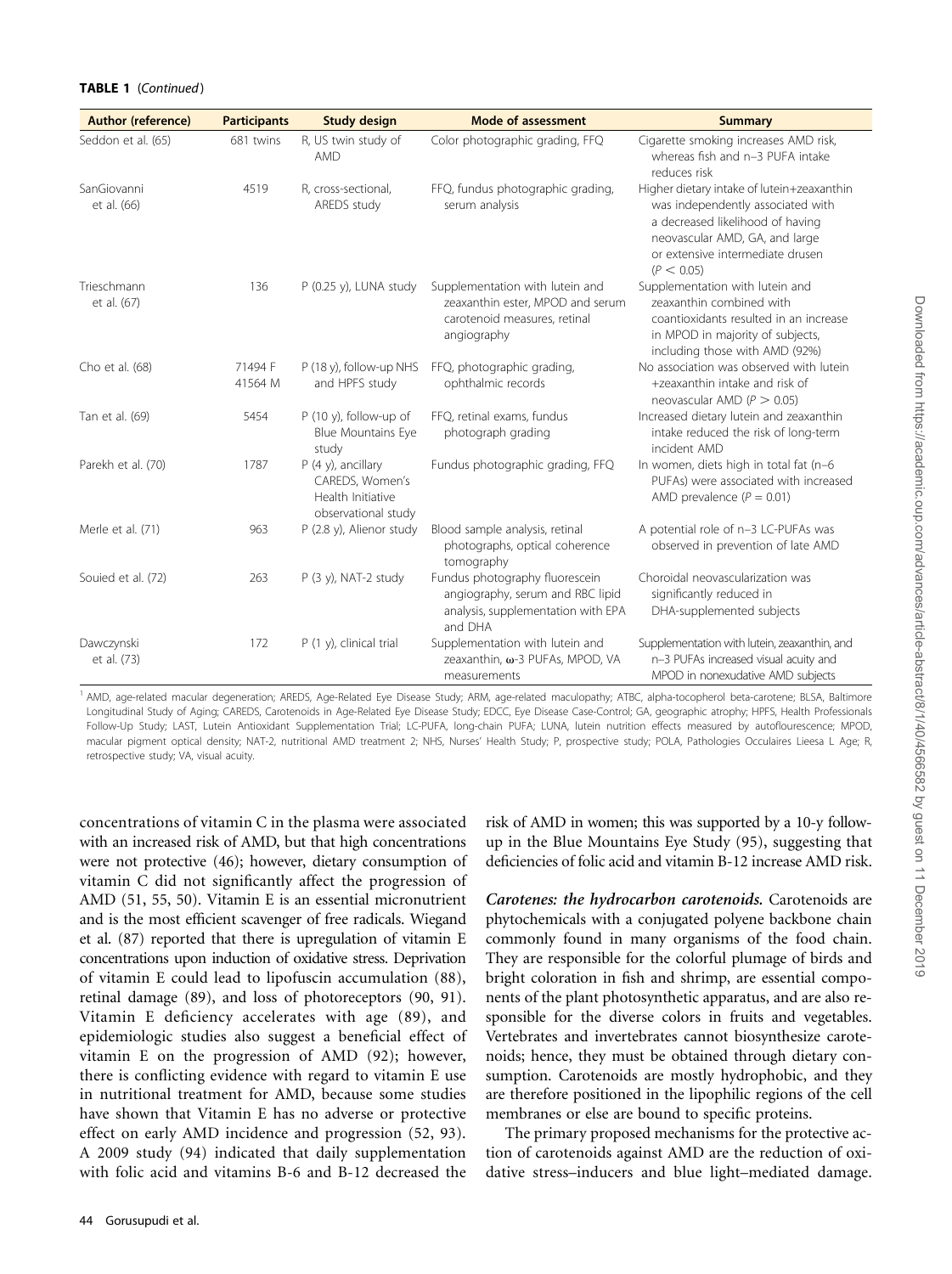Carotenoids neutralize ROS generated by different free radical reactions in the body. They are efficient absorbers of transmitted energy, and they can release the absorbed energy as heat without chemical degradation (96). They also act as potent scavengers of free radicals (e.g., hydroxyl radicals and superoxide anions), and are exceptionally effective at nullifying singlet oxygen species (97).

 $\beta$ -Carotene is among the most commonly occurring serum carotenoids, and it is abundantly present in leafy green vegetables and fruits. It is a provitamin A carotenoid with a molecular formula of  $C_{40}H_{56}$  and a polyprenoid chain attached to 2 ionone rings. The role of  $\beta$ -carotene as a free radical scavenger has been well documented (98). Early epidemiologic studies suggested a link between carotenoidrich diets and a lower incidence of AMD, but subsequent epidemiologic findings have suggested nonsignificant health benefits from dietary supplementation with  $\beta$ -carotene  $(P > 0.05)$  (50, 51, 62). Burton and Ingold (98) suggested that  $\beta$ -carotene acts as an efficient chain-breaking antioxidant, leading to a reduction in lipid peroxidation, which, under high oxygen pressures, may serve as a pro-oxidant. Intervention studies have suggested that  $\beta$ -carotene supplements offer no protection against cancer and other oxidative stress–related diseases such as AMD. In addition, among smokers, such supplements may increase these risks; it is therefore no longer recommended (4, 52, 99, 100). Investigators have sought to explain these findings by proposing that, under certain conditions,  $\beta$ -carotene can have pro-oxidant activity and act as a tumor promoter (101).

Age-Related Eye Disease Study. Based on the knowledge of antioxidant vitamins, minerals, and carotenoids discussed above, the National Eye Institute initiated the Age-Related Eye Disease Study (AREDS) in 1990. It was an 11-center, double-masked AMD clinical trial that enrolled participants if they had extensive small drusen, intermediate drusen, large drusen, GA, or pigment abnormalities in one or both eyes, or advanced AMD or vision loss from AMD in one eye. In this study, the progression of AMD and loss of visual acuity were compared between groups receiving antioxidant supplementation or placebo, as well as those receiving zinc treatment or placebo. The mean follow-up of the 3640 enrolled participants, who were aged 55–80 y, was 6.3 y. This randomized clinical trial was designed to evaluate the effect of high doses of zinc and selected antioxidant vitamins (5–15 times the RDA) in the development of advanced AMD in a cohort of older individuals. The AREDS formulation was chosen on the basis of recommendations from expert nutritionists, ophthalmologists, and biochemists who reviewed basic science, clinical trials, and epidemiologic data at a series of meetings sponsored by the National Eye Institute. The macular carotenoids lutein and zeaxanthin, known to be present in the central retina of the eye, were strong candidates for inclusion in the AREDS formulation, but they were not commercially available when the AREDS was proposed.  $\beta$ -Carotene [15 mg (25,000 IU)/d] was chosen because it was a well-known carotenoid with systemic antioxidant

properties that had been promoted for its effectiveness in ophthalmic nutritional supplements, was commercially available at the time, and was part of several other clinical trials related to heart disease and cancer. It was also decided to include pharmacologic doses of the antioxidant vitamins C (500 mg/d) and E (400 IU/d). The triple vitamin and antioxidant formulation was expected to affect the progression of both cataract and AMD development. Eighty milligrams of zinc oxide per day was chosen for inclusion in the mineral arm of the AREDS because one small randomized, 2-y, placebo-controlled clinical trial of zinc supplementation found a significant reduction in visual acuity loss in the zinc-treated group ( $P < 0.05$ ) (49), and the use of antioxidants and zinc in eye-targeted formulations had already become a common practice. Copper oxide (2 mg/d) was added to offset potential zinc-induced copperdeficiency anemia.

The 3 active treatment groups receiving zinc, antioxidants, or the combination of both showed a decrease in the rate of progression to advanced AMD. The combined intervention group that received both zinc and antioxidants achieved a 25% reduction of progression to advanced AMD relative to placebo (56). After 5 y of follow up, the estimated probability of progression to advanced AMD was 28% of participants assigned to placebo, 23% and 22% for those assigned to antioxidants and zinc, respectively, and 20% for those assigned to antioxidants plus zinc (56). A single-arm comparison of treatment groups with placebo found statistically significant risk reductions for the antioxidants plus zinc arm ( $P < 0.05$ ) and borderline significance in the zinc arm ( $P = 0.05$ ), but not in the antioxidants arm. The decreased percentage in visual acuity scores from baseline were 29% for those assigned to placebo, 26% for those assigned to antioxidants, 25% for those assigned to zinc, and 23% for those assigned to antioxidants plus zinc. Comparisons of visual acuities between the zinc-supplemented group and the placebo group, as well as between the antioxidantsupplemented group and the placebo group, showed no statistically significant differences ( $P > 0.05$ ) (56). The AREDS results demonstrate a statistically significant association between the incidence of AMD and risk factors such as smoking, BMI, race, education, and age  $(P < 0.05)$  (102). The strengths of the AREDS include having standardized protocols for obtaining data, standardized definitions for risk exposure, photographic assessment of the outcomes and retinal risk categories, a large cohort size, and a large number of secondary outcomes (103).

In 2001, the AREDS results were published, and the AREDS formulation quickly became the standard of care for AMD, but the AREDS researchers acknowledged that because the nutritional understanding of AMD development had progressed noticeably since the study had begun, a next-generation AREDS2 supplementation trial was necessary. A new concern had also been raised with regard to b-carotene's safety and for AMD. First, 2 large randomized clinical trials with high-dose  $\beta$ -carotene supplementation that were conducted while the AREDS was in progress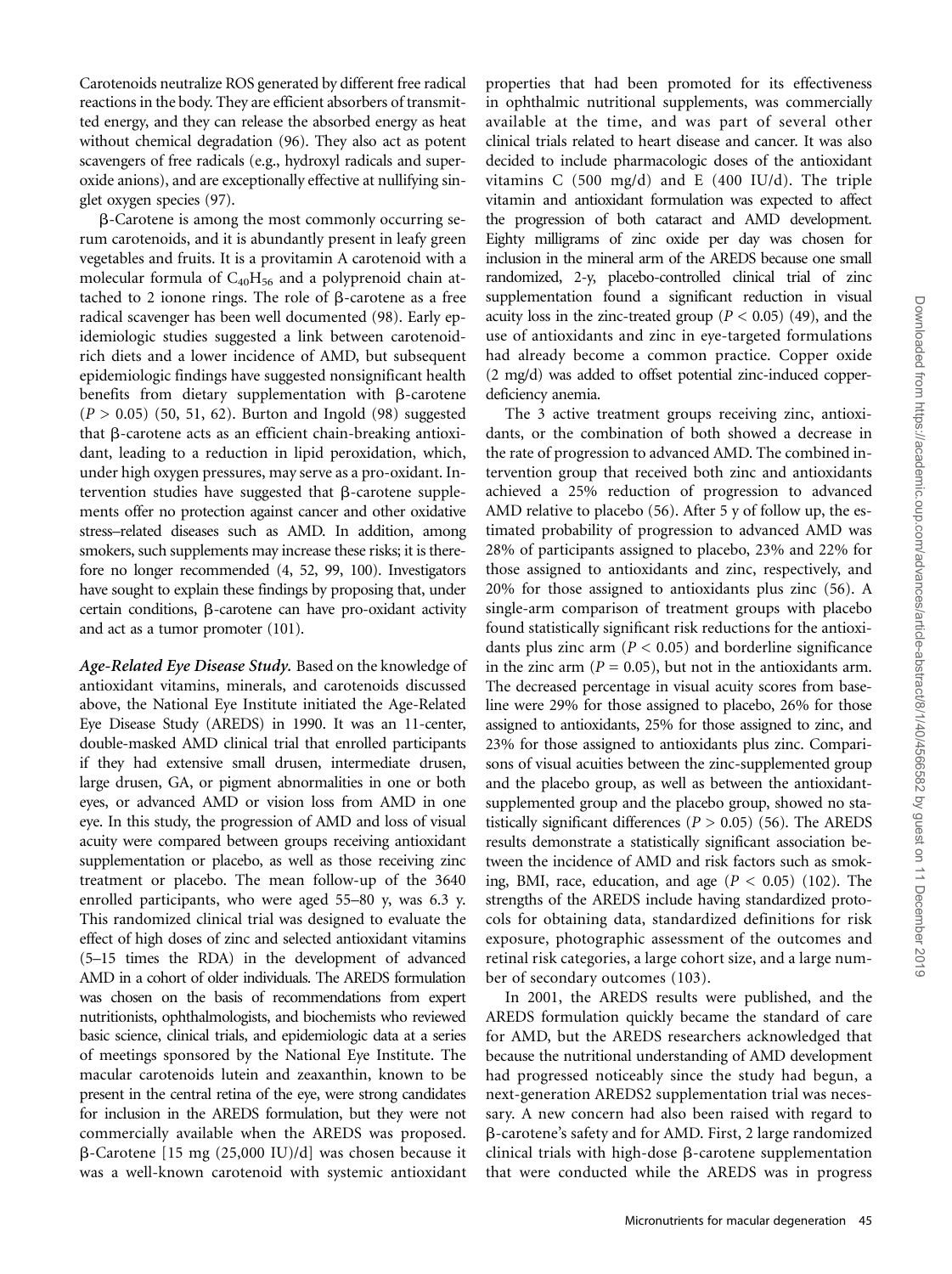reported an unexpected increase in lung cancer risk in smokers, which raised substantial concerns regarding AREDS supplement use, because nearly one-half of the population with AMD risk are smokers or former smokers (104, 105). Second, the Eye Disease Case-Control epidemiologic study (50) results suggested that lutein and zeaxanthin might be the more physiologically applicable carotenoids for AMD supplementation. It is also widely known that  $\beta$ -carotene is undetectable in the human retina, whereas lutein and zeaxanthin are abundantly present as the macular pigment. Third, commercial sources of lutein and zeaxanthin suitable for clinical trials were now available. Thus, although the AREDS was a crucial first step in guiding nutritional interventions against AMD, during the interval between its initiation and publication of its results, it had become clear that the formulation potentially could be improved upon, so at this point, it is appropriate to review why the xanthophyll carotenoids lutein and zeaxanthin and the n–3 FAs EPA and DHA were chosen for the next-generation AREDS2.

The xanthophyll carotenoids: lutein and zeaxanthin. Approximately 600 carotenoids exist in nature, 30–40 of which are found in the human diet, and  $\sim$  15 carotenoids are present in human serum, but only lutein, zeaxanthin, and *meso*zeaxanthin are present in the human macula. These nonprovitamin A carotenoids are collectively known as the macular pigment. The presence of polar hydroxyl groups attached to the terminal ionone rings of the polyene chain makes them members of xanthophyll family. In the central retina, equal concentrations of lutein, zeaxanthin, and meso-zeaxanthin are present, whereas the ratio of meso-zeaxanthin to zeaxanthin decreases with increased eccentricity from the fovea (106). Studies from our laboratory and others have expanded this repertoire and identified the presence of various metabolites of lutein and zeaxanthin, such as meso-zeaxanthin, 3'-epilutein, and  $3'$ -oxolutein in the primate retina, lens, and uveal tract  $(41, 41)$ 107). These macular pigment carotenoids are concentrated near the fovea ( $\sim$ 13.3 ng/mm<sup>2</sup>), and their concentration decreases as we proceed to the peripheral retina  $(0.047 \text{ ng/mm}^2)$ (108). The presence of oxidation products of lutein and zeaxanthin in the eye indicates that these eye-protective nutrients undergo oxidation and a series of transformations to protect the macula  $(109)$ . 3'-Oxolutein was identified as a direct oxidation product of lutein present in monkey retinas and human eye tissues (41). The presence of lutein and zeaxanthin in cultured RPE cells and in vivo has been shown to reduce the amount of lipofuscin formed (5, 42, 110). Although the aging process decreases scotopic and shortwave sensitivity, higher concentrations of macular carotenoids seem to preserve shortwave and scotopic function (111). The macular carotenoids are strongly related to improvements in glare disability and photo-stress recovery in a manner consistent with their spectral absorption and spatial profile (112). Lutein is present in many human tissues, such as the liver and serum, but it reaches maximum concentration in the retina of the eye, where its concentration is 500 times higher than that of other tissues. The presence of lutein and zeaxanthin in the

macula of the human eye (41) and lutein- and zeaxanthinspecific binding proteins (STARD3, [StAR-related lipid transfer domain 3 (StARD3) and glutathione S-transferase pi 1 (GSTP1)] in the human macula (113, 114) indicate the importance of these carotenoids in the human eye.

Leafy green vegetables, fruits, and other vegetables, such as kale, avocado, and corn, are good sources of lutein and zeaxanthin. In general, carotenoid absorption is affected by the same factors involved in fat absorption. Competitive absorption of carotenoid transport and tissue concentrations exists between hydrocarbon carotenoids and xanthophyll carotenoids (115–117). Bioavailability studies have suggested that interactions between different groups of carotenoids may affect each other's bioavailability, either during micellization or during competition for gastrointestinal uptake into enterocytes, for chylomicron incorporation, or for tissue release from lipoproteins (118–120). High-dose dietary supplementation with a single carotenoid may alter the assimilation of other carotenoids (121). Chicken feeding experiments have suggested that accumulation of lutein and zeaxanthin in the retina is diminished when intake of  $\beta$ -carotene is high (121).

FAs. n–3 Fatty acids belong to the group of long-chain PUFAs (LC-PUFAs) that are characterized by the presence of >1 double bond. Studies have demonstrated that an intake of dietary n–3 LC-PUFAs (EPA plus DHA) can alter inflammation-based processes and degenerative diseases such as AMD, which are mediated by n–6 LC-PUFAs such as arachidonic acid (20:4n–6) (122, 123). Current dietary estimates over the last 2 decades suggest that changes in dietary habits have increased the n–6:n–3 FA ratio to 25:1 from a healthy 2:1 ratio (124). High linoleic acid (18:2 n–6) consumption was associated with a 49% increased risk of AMD, and high DHA consumption was associated with a 30% reduced risk (57). A balance between dietary n–3 and n–6 PUFAs is essential for the optimal function of cell membranes, enzyme activity, gene expression, and intracellular communication. Hence, increased consumption of food-based sources of EPA, DHA, and their precursors has been recommended in most nutritional guidelines, with the recommended daily intake of DHA and EPA ranging from 250 to 1000 mg/d (125, 126). The n–3 LC-PUFAs have important structural and protective functions in the retina (127, 128). DHA reaches its highest concentration in the photoreceptor membranes, and is important in differentiation and survival of photoreceptors, as well as in retinal function (122). The anti-inflammatory properties of n–3 LC-PUFAs (127, 129) are of particular interest in AMD, because inflammation appears to play a pivotal role in this disease (130). n–3 LC-PUFAs may increase the macular pigment density, which alters blue light penetration and has local antioxidant and anti-inflammatory activities (131). Increased fish and n–3 FA consumption has also been correlated with decreased AMD risk (50, 132–135). As the primary FA in the retina, DHA helps regenerate rhodopsin, thereby reducing oxidative stress. Koto et al. (136) suggested that an EPA-rich diet resulted in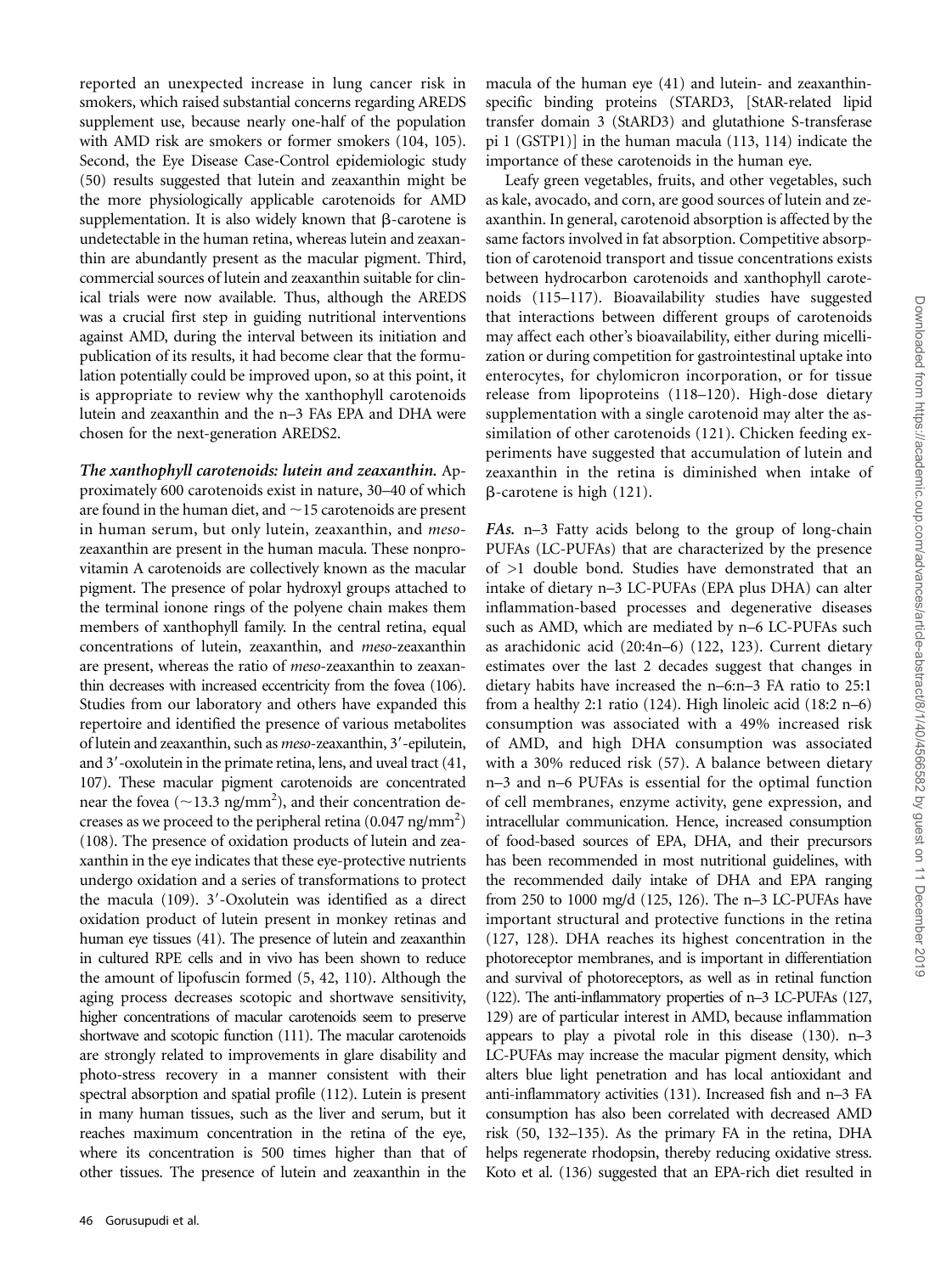significant suppression of neovascularization, although some studies reported no such relation (127). Studies from our laboratory indicate that serum and retinal EPA:arachidonic acid and n–3:n–6 LC-PUFA ratios were significantly lower in AMD donor eyes than they were in age-matched control subjects (137). Studies support the potential role of n–3 LC-PUFAs in the prevention of late AMD and highlight the necessity of clinical studies to determine more accurately the value of n–3 LC-PUFAs as a means of reducing the incidence of AMD (71, 72, 122, 134, 138).

AREDS2. Based on the evidence discussed above, the AREDS2 was initiated in 2006 to evaluate the effect of the inclusion of lutein, zeaxanthin, and n–3 FAs into the original AREDS formulation on progression to advanced AMD over a period of 5 y. AREDS2 was designed to test whether the original AREDS supplement formulation could be made safer and more efficacious. In this study, 4203 participants aged  $\geq$ 50 y with either bilateral large drusen or large drusen in one eye and advanced AMD in the other eye were enrolled and followed for 5 y. It was decided to mimic a typical dietary lutein-to-zeaxanthin ratio of 5:1, and a dose of 10 mg lutein plus 2 mg zeaxanthin was chosen for the carotenoid arm. This dose was based on a small pilot-scale, dose-ranging study, which observed a 4-time (400%) increase in serum lutein with the 10 mg lutein/d treatment (139). This dosage of lutein and zeaxanthin was much higher than that in a typical American diet (1–2 mg/d range for lutein and 0.2 mg/d for zeaxanthin); however, many vegetarian populations consume these carotenoid amounts regularly and safely. The amount of zinc in the original AREDS formulation was 80 mg/d, but the tolerable upper amount of zinc is 40 mg/d. A few studies had observed that high levels of zinc supplementation lead to genitourinary complications and self-reported anemia, which increased hospital admissions (56, 140); therefore, a subgroup was chosen to receive an AREDS formulation with lower zinc content.  $\beta$ -Carotene had been included in the original AREDS formulation, but because some clinical studies had shown that supplementation with  $\beta$ -carotene is associated with an increased risk of lung cancer in smokers, all current smokers and those who were recent previous smokers were assigned to subgroups that received an AREDS supplement without b-carotene.

The primary randomization in AREDS2 was into 4 groups: 1) 10 mg lutein/d plus 2 mg zeaxanthin/d, 2) fish oil containing EPA plus DHA ethyl ester form (650 and 350 mg/d, respectively), 3) lutein plus zeaxanthin plus EPA plus DHA, and <sup>4</sup>) placebo (Figure 2) (141). All nonsmoking enrolled subjects were offered secondary random assignment and were assigned to the original AREDS formula or to a modified AREDS formula with no  $\beta$ -carotene and/or lower concentrations of zinc. Secondary randomly assigned participants were divided into 4 groups: 1) AREDS formulation, 2) AREDS formulation (low zinc), 3) AREDS formulation (no  $\beta$ -carotene), or 4) AREDS formulation (no  $\beta$ -carotene and low zinc). Enrolled subjects who were

smokers were randomly assigned to the AREDS supplement with no  $\beta$ -carotene with or without low concentrations of zinc. Subject retention and compliance were excellent, especially for a 5-y study with >4000 subjects. The participants were well nourished, with a 97% white and 1% black population. At every annual visit, AMD status and visual acuity were measured in a standardized manner, and fundus photographs of the macula and optic nerve and dilated eye examinations were performed. The primary purpose of the study was to compare the progression of advanced AMD between the 3 active treatment groups (lutein+zeaxanthin, lutein+zeaxanthin+EPA+DHA, and EPA+DHA) with placebo, based on fundus photographs in study eyes. Secondary analyses included the comparison of visual acuity, progression of lens opacities, and improvements in patients with AMD. Ancillary studies at different centers were also conducted to examine the effects of AREDS2 supplements on cognitive function and cardiovascular diseases. No macular pigment optical density (MPOD) measurements were included in the AREDS2 protocol, because the image-based instrumentation had not been sufficiently standardized at that time. Moreover, the psychophysical methods were thought to require too much time and subject training during the very busy study visits, but an ancillary study conducted at the Utah site had the equipment and experience to measure macular pigment with dual-wavelength autofluorescence imaging (142).

The median serum concentrations of lutein in participants randomly assigned to receive lutein supplements increased 2 times during the follow-up in comparison with baseline, whereas participants randomly assigned to receive placebo showed little change. Participants randomly assigned to receive EPA+DHA demonstrated a 30% increase in median serum DHA concentration, and median serum EPA concentrations doubled during the study (143). AREDS2 participants had high serum concentrations of lutein, zeaxanthin, DHA, and EPA at their baseline visits, suggesting that they were a particularly well-nourished population. The primary analyses indicated no significant reduction in progression to advanced AMD in the lutein+zeaxanthin, EPA+ DHA, and lutein+zeaxanthin+EPA+DHA groups in comparison with placebo (Figure 3) (143). Although AREDS2 did not achieve its ambitious primary endpoint of a 25% incremental improvement beyond the already effective AREDS formula (143), an evaluation of the main effects of lutein+ zeaxanthin in the entire study cohort that received the lutein+zeaxanthin supplement compared with the cohort that did not receive lutein+zeaxanthin showed a statistically significant reduction of progression to advanced AMD  $(P < 0.05)$  and a nonsignificant reduction in progression to central GA ( $P > 0.05$ ) in those who received combined carotenoid supplementation (144). Furthermore, lutein+zeaxanthin supplementation decreased the progression of advanced AMD by 10% and GA by 11%, respectively, in comparison with no lutein+zeaxanthin supplementation.

The results were more impressive when the subgroup receiving the AREDS formulation with lutein+zeaxanthin was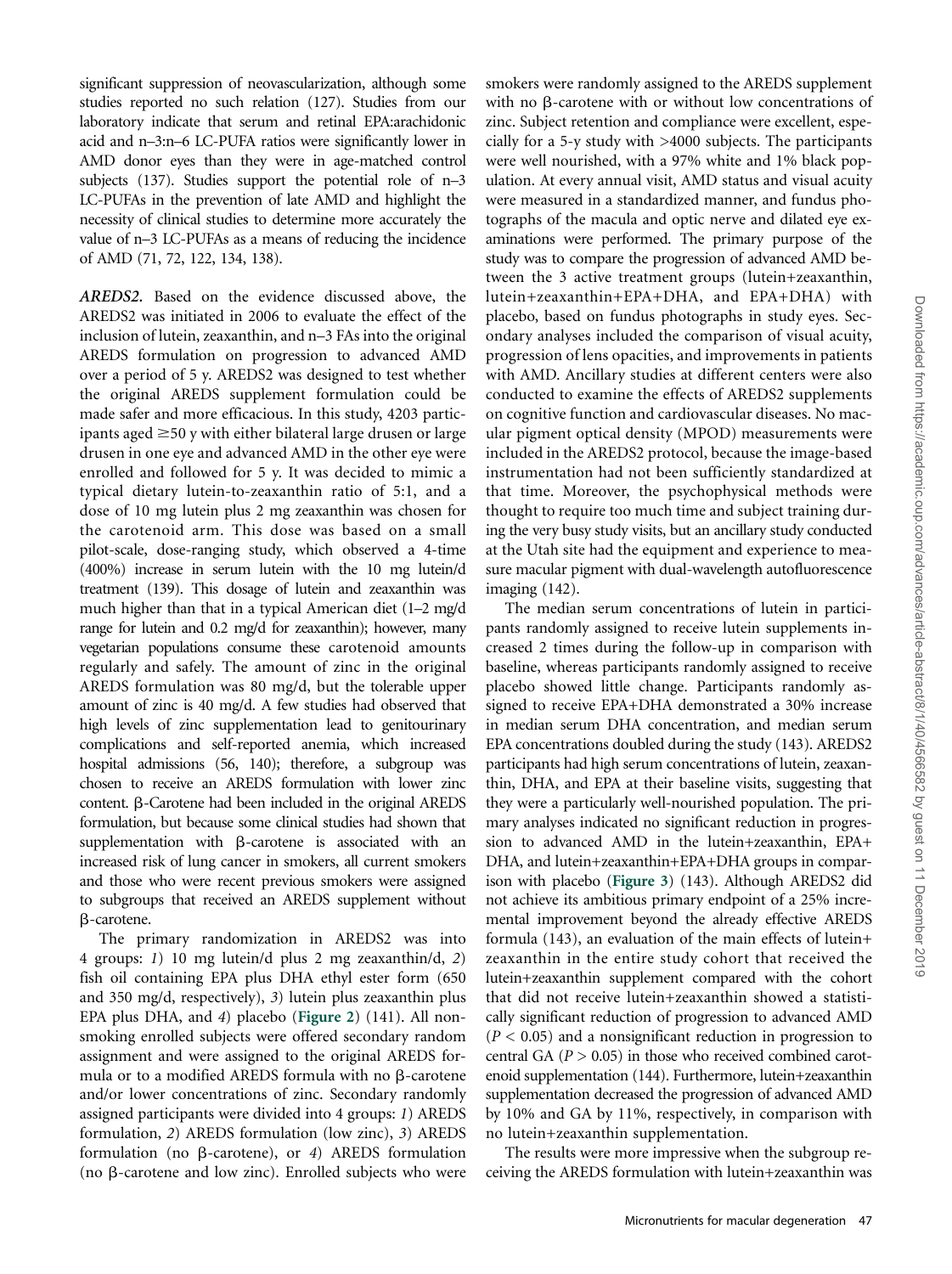

The secondary randomization groups were as follows: 1) original AREDS formulation, 2) AREDS formulation without  $\beta$ -carotene, 3) AREDS formulation with low zinc, and 4) AREDS formulation without  $\beta$ -carotene with low zinc. Participants who were smokers were distributed to either the AREDS formulation without B-carotene group or the AREDS formulation without B-carotene with low zinc group because of the increased risk of lung cancer posed by B-carotene. AREDS, Age-Related Eye Disease Study; L, lutein; Z, zeaxanthin; B-C, B-carotene.

compared with the subgroup that received the AREDS formulation with  $\beta$ -carotene, as evidenced when taking the relative risk factors and AMD progression into consideration. A significant reduction in the risk of progression of advanced AMD and neovascular AMD was observed in the group assigned the AREDS formulation with lutein+zeaxanthin in comparison with the group assigned the AREDS formulation with  $\beta$ -carotene ( $P < 0.05$ ) (Figure 3) (144). As discussed earlier in this review, it was hypothesized that, because of competitive absorption of carotenes over xanthophylls, the xanthophylls may not have been absorbed well (116, 145), and this was confirmed after analyzing the carotenoid concentrations in the serum (143). Lung cancer prevalence was not altered in participants assigned to the lutein+zeaxanthin arms, but its prevalence significantly increased in former smokers who consumed  $\beta$ -carotene. Hence,  $\beta$ -carotene appeared to be more risky than lutein+zeaxanthin supplementation in this clinical trial. Substituting 10 mg lutein/d and 2 mg zeaxanthin/d for 15 mg  $\beta$ -carotene/d was determined to be a safe and appropriate modification of the original AREDS

formulation for all subjects, including smokers and former smokers. Clinicians and consumers have rapidly adopted these AREDS nutritional recommendations.

The group assigned to the AREDS formulation with low zinc was compared with the group assigned to the AREDS formulation with high zinc, and no significant progression of AMD or adverse side effects such as gastrointestinal disorders were observed  $(P = 0.31)$  (Figure 3). Also, no significant correlation was established for EPA+DHA supplementation with the progression of AMD ( $P = 0.74$ ) (143). In contrast with the AREDS2 result, the Nutritional AMD Treatment-2 study, in which patients were administered 840 mg DHA/d and 270 mg EPA/d for 3 y, suggested that the CNV incidence was markedly reduced in DHA-supplemented patients (72).

The strengths of the AREDS2 are its rigorous statistical analysis, low rates of losses to follow-up, and good adherence to the treatment regimen. There are several limitations of the AREDS2, including its complex randomization scheme and lack of a true control arm. This resulted in more than a dozen

P

FIGURE 3 AREDS2 primary and main effects results. Primary effects analyses of randomized groups for prevention of progression to advanced AMD (A). Main effects analyses of randomized groups for progression to advanced AMD (B). AMD, age-related macular degeneration; AREDS, Age-Related Eye Disease Study. Adapted from reference 143 with permission.

#### A Treatment



Number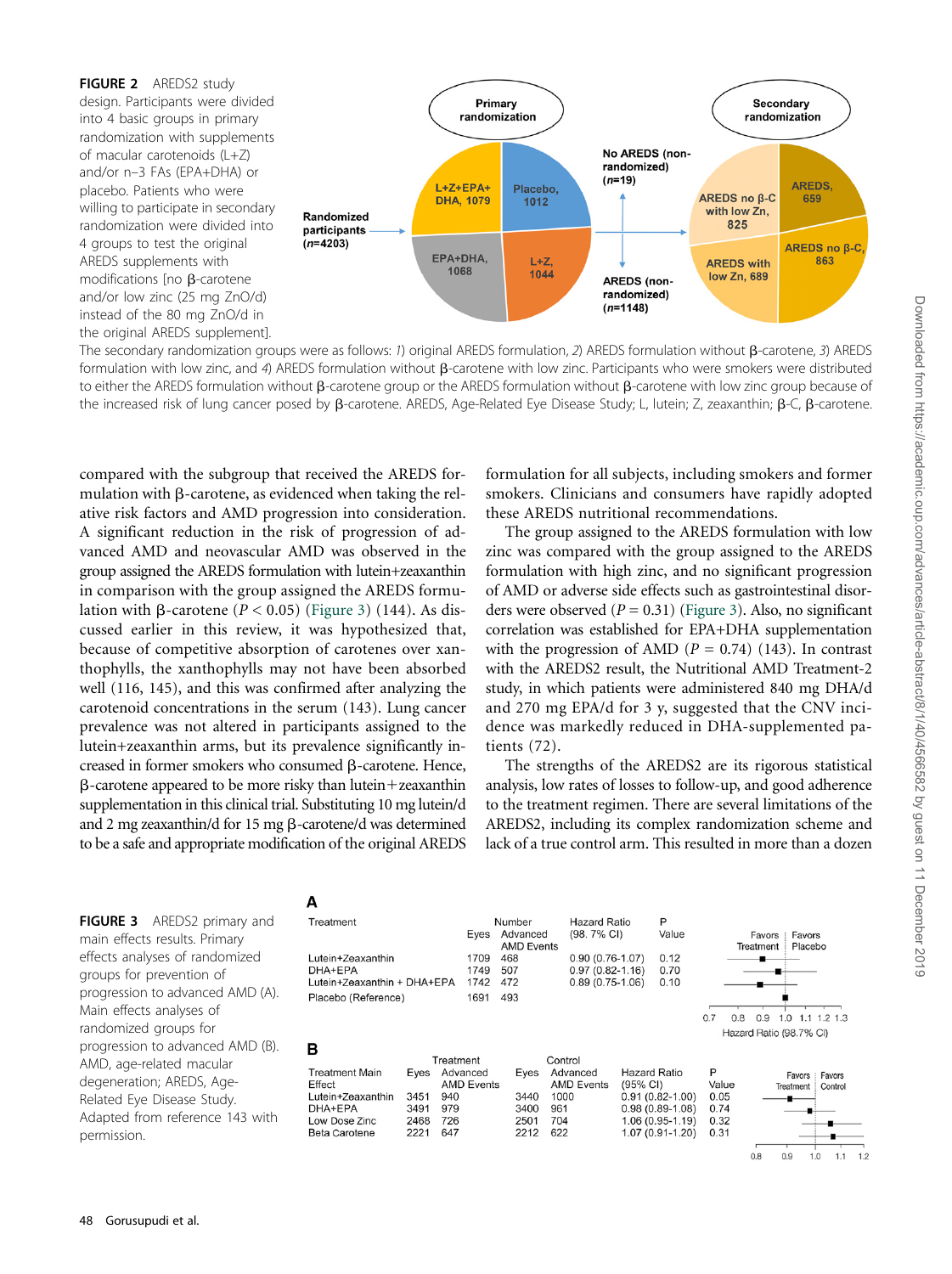preplanned subgroups, all of which had to be offered the previously proven effective original AREDS supplement or a suitable modification. This could account in part for the study's failure to meet its primary endpoints and clinicians' and the general public's difficulties in appreciating the take-home message of the study. By necessity, the choice and dose of the AREDS2 supplement formulation tested had to be limited to the consensus of the organizing committee, so there will always be opportunities to second guess the results and suggest that other formulations (i.e., other fish oil preparations that might be more bioavailable or with different EPA:DHA ratios) and higher doses might have yielded superior outcomes. There is also a potential lack of generalizability to clinical practice in the United States and elsewhere, because the AREDS2 population appeared to be unusually well nourished, with an above average intake of many dietary nutrients. For example, a baseline study from Utah observed that its subjects had surprisingly high MPOD levels at the baseline visit of the study, probably because of an inadequate 30-d supplementfree washout period. This finding was consistent with the observation that 70% of Utah subjects had been taking lutein and zeaxanthin supplements regularly for many years before enrollment (142). Follow-up MPOD measurements of these subjects recorded at scheduled visits every 6 mo during the study period did not provide any convincing evidence of an effect of supplementation. This may be due to the relatively small number of subjects in this ancillary study and the challenges of reproducibly imaging macular pigment in patients with substantial macular pathology.

Even though both AREDS studies were designed to extend the idea of antioxidant supplementation in AMD subjects with intermediate or unilateral advanced AMD, it is still unclear whether lutein+zeaxanthin supplementation should be recommended to a younger, healthy, well-educated, and well-nourished population (the "worried well"), even if they carry high-risk alleles. Studies involving identification of risk alleles such as complement factor H and high temperature requirement A serine peptidase 1/age-related maculopathy susceptibility 2 and their association with AMD and gene-diet interactions have shown that dietary factors may play an important role in preventing AMD (146–148), but there has been considerable controversy regarding whether or not genotypes should actually guide supplementation options for AMD (149, 150). These studies, however, were all based on original AREDS data, so they provide no guidance on genotype relations with lutein and zeaxanthin supplementation and AMD. Such insights will be forthcoming when genotype data are released for the AREDS2 cohort.

# Conclusions

The AREDS2 formulation with 10 mg lutein/d and 2 mg zeaxanthin/d is now the standard of care for reducing the probability of advanced AMD in patients with substantial risk factors for progression to severe visual loss, and there is even some evidence that subjects receiving AREDS2 type supplements could have stabilization and improvement of best-corrected visual acuity (151, 152). However, the AREDS2 failed to show that fish oil supplements had any benefits, and the β-carotene of the original AREDS formula is no longer generally recommended because of potential lung cancer risks.

The AREDS2 was not designed to determine whether or not individuals without signs or symptoms of AMD should take supplements, but clinicians should definitely advise everyone concerned about developing AMD to practice a healthy, vigorous lifestyle by avoiding smoking, getting regular physical activity, and maintaining a diet rich in colorful fruits and vegetables and oily fish. These nutritional and lifestyle recommendations are likely to be especially applicable to people with poor diets, high genetic risk profiles for AMD on the basis of family history or genotyping, or low concentrations of macular carotenoids.

Many clinic patients ask whether more nutritional interventions against AMD will be forthcoming. Supplements containing meso-zeaxanthin are already on the market, but it is unlikely that a study on the scale of the AREDS2 will be conducted to prove its efficacy. Herbal supplements and alternative medicines such as goji berries (153), saffron (154), anthocyanins (155), and flavonoids appear to decrease oxidative stress and are commonly consumed by people concerned about eye diseases such as AMD, but their efficacies and pharmacokinetics are unknown. On the other hand, there is a growing concern among clinicians that excessive intake not only of fat-soluble vitamins and micronutrients, but also minerals and water-soluble vitamins, may be associated with toxicity, including undesirable interactions with other drugs and vitamins. Therefore, it is important for practitioners to educate patients about the benefits of supplements, about why a certain supplement is being recommended for individual use, and that there can be risks when supplements are consumed in excess.

## Acknowledgments

All authors read and approved the final manuscript.

#### References

- 1. Bourne RRA, Jonas JB, Flaxman SR, Keeffe J, Leasher J, Naidoo K, Parodi MB, Pesudovs K, Price H, White RA, et al. Prevalence and causes of vision loss in high-income countries and in Eastern and Central Europe: 1990–2010. Br J Ophthalmol 2014;98:629–38.
- 2. Bourne RR, Stevens GA, White RA, Smith JL, Flaxman SR, Price H, Jonas JB, Keeffe J, Leasher J, Naidoo K, et al. Causes of vision loss worldwide, 1990–2010: a systematic analysis. Lancet Glob Health 2013;1:e339–49.
- 3. Wong WL, Su X, Li X, Cheung CMG, Klein R, Cheng C-Y, Wong TY. Global prevalence of age-related macular degeneration and disease burden projection for 2020 and 2040: a systematic review and meta-analysis. Lancet Glob Health 2014;2:e106–16.
- 4. Mayne ST. Beta-carotene, carotenoids, and disease prevention in humans. FASEB J 1996;10:690–701.
- 5. Winkler BS, Boulton ME, Gottsch JD, Sternberg P. Oxidative damage and age-related macular degeneration. Mol Vis 1999;5:32.
- 6. Gass JD. Drusen and disciform macular detachment and degeneration. Trans Am Ophthalmol Soc 1972;70:409–36.
- 7. Sarks SH, Van Driel D, Maxwell L, Killingsworth M. Softening of drusen and subretinal neovascularization. Trans Ophthalmol Soc U K 1980;100:414–22.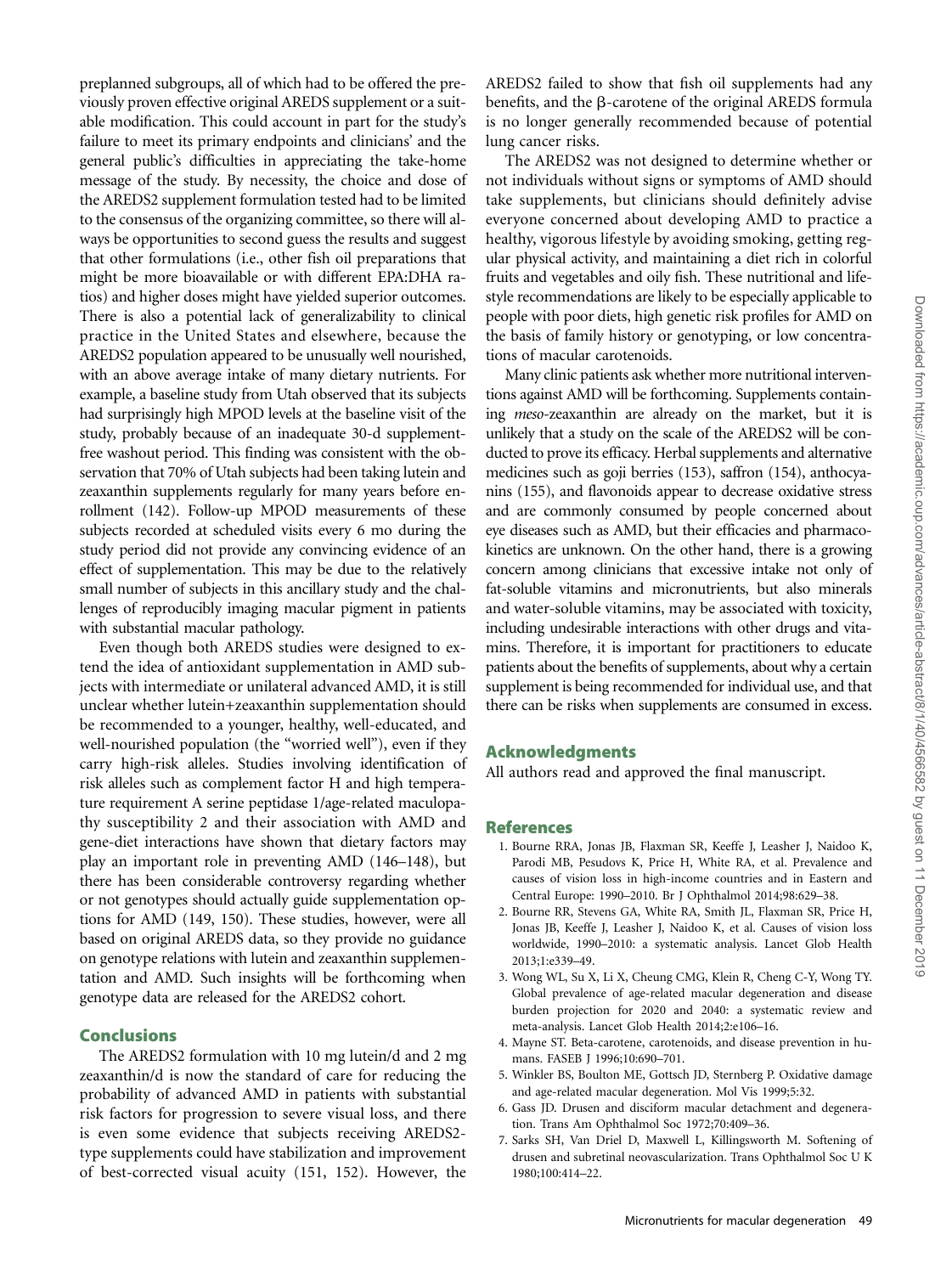- 8. Abdelsalam A, Del Priore L, Zarbin MA. Drusen in age-related macular degeneration: pathogenesis, natural course, and laser photocoagulation– induced regression. Surv Ophthalmol 1999;44:1–29.
- 9. Green WR, Key SN 3rd. Senile macular degeneration: a histopathologic study. Trans Am Ophthalmol Soc 1977;75:180–254.
- 10. Ambati J, Ambati BK, Yoo SH, Ianchulev S, Adamis AP. Age-related macular degeneration: etiology, pathogenesis, and therapeutic strategies. Surv Ophthalmol 2003;48:257–93.
- 11. Green WR, Wilson DJ. Choroidal neovascularization. Ophthalmology 1986;93:1169–76.
- 12. Ferris FL, Fine SL, Hyman L. Age-related macular degeneration and blindness due to neovascular maculopathy. Arch Ophthalmol 1984; 102:1640–2.
- 13. Olsen TW, Knobloch WH. Treatment of exudative age-related macular degeneration: many factors to consider. Am J Ophthalmol 2007; 144:281–3.
- 14. Channa R, Sophie R, Bagheri S, Shah SM, Wang J, Adeyemo O, Sodhi A, Wenick A, Ying HS, Campochiaro PA. Regression of choroidal neovascularization results in macular atrophy in anti-vascular endothelial growth factor-treated eyes. Am J Ophthalmol 2015;159:9–19. e2.
- 15. Bressler NM. Age-related macular degeneration is the leading cause of blindness. JAMA 2004;291:1900–1.
- 16. Klein R, Chou C-F, Klein BE, Zhang X, Meuer SM, Saaddine JB. Prevalence of age-related macular degeneration in the US population. Arch Ophthalmol 2011;129:75–80.
- 17. Friedman DS, O'Colmain BJ, Muñoz B, Tomany SC, McCarty C, de Jong PT, Nemesure B, Mitchell P, Kempen J; The Eye Diseases Prevalence Research G. Prevalence of age-related macular degeneration in the united states. Arch Ophthalmol 2004;122:564–72.
- 18. Evans JR. Risk factors for age-related macular degeneration. Prog Retin Eye Res 2001;20:227–53.
- 19. Smith W, Assink J, Klein R, Mitchell P, Klaver CC, Klein BE, Hofman A, Jensen S, Wang JJ, de Jong PT. Risk factors for age-related macular degeneration: pooled findings from three continents. Ophthalmology 2001;108:697–704.
- 20. Vinding T. Age-related macular degeneration. Macular changes, prevalence and sex ratio. An epidemiological study of 1000 aged individuals. Acta Ophthalmol (Copenh) 1989;67:609–16.
- 21. Vingerling JR, Dielemans I, Hofman A, Grobbee DE, Hijmering M, Kramer CFL, de Jong PTVM. The prevalence of age-related maculopathy in the Rotterdam study. Ophthalmology 1995;102:205–10.
- 22. Klein R, Klein BEK, Linton KLP. Prevalence of age-related maculopathy. Ophthalmology 1992;99:933–43.
- 23. Mitchell P, Wang JJ, Foran S, Smith W. Five-year incidence of agerelated maculopathy lesions: the Blue Mountains Eye Study. Ophthalmology 2002;109:1092–7.
- 24. Klein R, Klein BEK, Marino EK, Kuller LH, Furberg C, Burke GL, Hubbard LD. Early age-related maculopathy in the cardiovascular health study. Ophthalmology 2003;110:25–33.
- 25. Friedman DS, Katz J, Bressler NM, Rahmani B, Tielsch JM. Racial differences in the prevalence of age-related macular degeneration. Ophthalmology 1999;106:1049–55.
- 26. Hyman LG, Lilienfeld AM, Ferris FL, Fine SL. Senile macular degeneration: a case-control study. Am J Epidemiol 1983;118:213–27.
- 27. Mitchell P, Smith W, Wang JJ. Iris color, skin sun sensitivity, and agerelated maculopathy: the Blue Mountains Eye Study. Ophthalmology 1998;105:1359–63.
- 28. Klein R, Klein BE, Jensen SC, Cruickshanks KJ. The relationship of ocular factors to the incidence and progression of age-related maculopathy. Arch Ophthalmol 1998;116:506–13.
- 29. Hirakawa M, Tanaka M, Tanaka Y, Okubo A, Koriyama C, Tsuji M, Akiba S, Miyamoto K, Hillebrand G, Yamashita T, et al. Age-related maculopathy and sunlight exposure evaluated by objective measurement. Br J Ophthalmol 2008;92:630–4.
- 30. Klein RJ, Zeiss C, Chew EY, Tsai J-Y, Sackler RS, Haynes C, Henning AK, SanGiovanni JP, Mane SM, Mayne ST, et al. Complement factor H polymorphism in age-related macular degeneration. Science 2005;308:385–9.
- 31. Donoso LA, Vrabec T, Kuivaniemi H. The role of complement Factor H in age-related macular degeneration: a review. Surv Ophthalmol 2010;55:227–46.
- 32. Hadley D, Orlin A, Brown G, Brucker AJ, Ho AC, Regillo CD, Donoso LA, Tian L, Kaderli B, Stambolian D. Analysis of six genetic risk factors highly associated with AMD in the region surrounding ARMS2 and HTRA1 on chromosome 10, region q26. Invest Ophthalmol Vis Sci 2010;51:2191–6.
- 33. Gibbs D, Yang Z, Constantine R, Ma X, Camp NJ, Yang X, Chen H, Jorgenson A, Hau V, DeWan A, et al. Further mapping of 10q26 supports strong association of HTRA1 polymorphisms with agerelated macular degeneration. Vision Res 2008;48:685–9.
- 34. van Lookeren Campagne M, Strauss EC, Yaspan BL. Age-related macular degeneration: complement in action. Immunobiology 2016;221:733–9.
- 35. Khan JC, Thurlby DA, Shahid H, Clayton DG, Yates JR, Bradley M, Moore AT, Bird AC. Genetic Factors in AMDS. Smoking and age related macular degeneration: the number of pack years of cigarette smoking is a major determinant of risk for both geographic atrophy and choroidal neovascularisation. Br J Ophthalmol 2006;90:75–80.
- 36. Delcourt C, Carriere I, Ponton-Sanchez A, Fourrey S, Lacroux A, Papoz L. Light exposure and the risk of age-related macular degeneration: the Pathologies Oculaires Liees a l'Age (POLA) study. Arch Ophthalmol 2001;119:1463–8.
- 37. Fletcher AE, Bentham GC, Agnew M, Young IS, Augood C, Chakravarthy U, de Jong PT, Rahu M, Seland J, Soubrane G, et al. Sunlight exposure, antioxidants, and age-related macular degeneration. Arch Ophthalmol 2008;126:1396–403.
- 38. Bressler NM, Bressler SB, West SK, Fine SL, Taylor HR. The grading and prevalence of macular degeneration in Chesapeake Bay watermen. Arch Ophthalmol 1989;107:847–52.
- 39. Cruickshanks KJ, Klein R, Klein BE. Sunlight and age-related macular degeneration. The Beaver Dam Eye Study. Arch Ophthalmol 1993; 111:514–8.
- 40. Boulton M, Docchio F, Dayhaw-Barker P, Ramponi R, Cubeddu R. Age-related changes in the morphology, absorption and fluorescence of melanosomes and lipofuscin granules of the retinal pigment epithelium. Vision Res 1990;30:1291–303.
- 41. Bernstein PS, Khachik F, Carvalho LS, Muir GJ, Zhao DY, Katz NB. Identification and quantitation of carotenoids and their metabolites in the tissues of the human eye. Exp Eye Res 2001;72:215–23.
- 42. Bhosale P, Serban B, Bernstein PS. Retinal carotenoids can attenuate formation of A2E in the retinal pigment epithelium. Arch Biochem Biophys 2009;483:175–81.
- 43. Sparrow JR, Nakanishi K, Parish CA. The lipofuscin fluorophore A2E mediates blue light-induced damage to retinal pigmented epithelial cells. Invest Ophthalmol Vis Sci 2000;41:1981–9.
- 44. Conn PF, Schalch W, Truscott TG. The singlet oxygen and carotenoid interaction. J Photochem Photobiol B 1991;11:41–7.
- 45. Jarrett SG, Boulton ME. Consequences of oxidative stress in agerelated macular degeneration. Mol Aspects Med 2012;33:399–417.
- 46. Antioxidant status and neovascular age-related macular degeneration. Eye Disease Case-Control Study Group. Arch Ophthalmol 1993;111: 104–9. Erratum in: Arch Ophthalmol 1993;111:1499; 111:1228; 111: 1366.
- 47. Bone RA, Landrum JT, Mayne ST, Gomez CM, Tibor SE, Twaroska EE. Macular pigment in donor eyes with and without AMD: a case-control study. Invest Ophthalmol Vis Sci 2001;42:235–40.
- 48. Bernstein PS, Li B, Vachali PP, Gorusupudi A, Shyam R, Henriksen BS, Nolan JM. Lutein, zeaxanthin, and meso-zeaxanthin: the basic and clinical science underlying carotenoid-based nutritional interventions against ocular disease. Prog Retin Eye Res 2016;50:34–66.
- 49. Newsome DA, Swartz M, Leone NC, Elston RC, Miller E. Oral zinc in macular degeneration. Arch Ophthalmol 1988;106:192–8.
- 50. Seddon JM, Ajani UA, Sperduto RD, Hiller R, Blair N, Burton TC, Farber MD, Gragoudas ES, Haller J, Miller DT, et al. Dietary carotenoids, vitamins A, C, and E, and advanced age-related macular degeneration. Eye Disease Case-Control Study Group. JAMA 1994;272: 1413–20.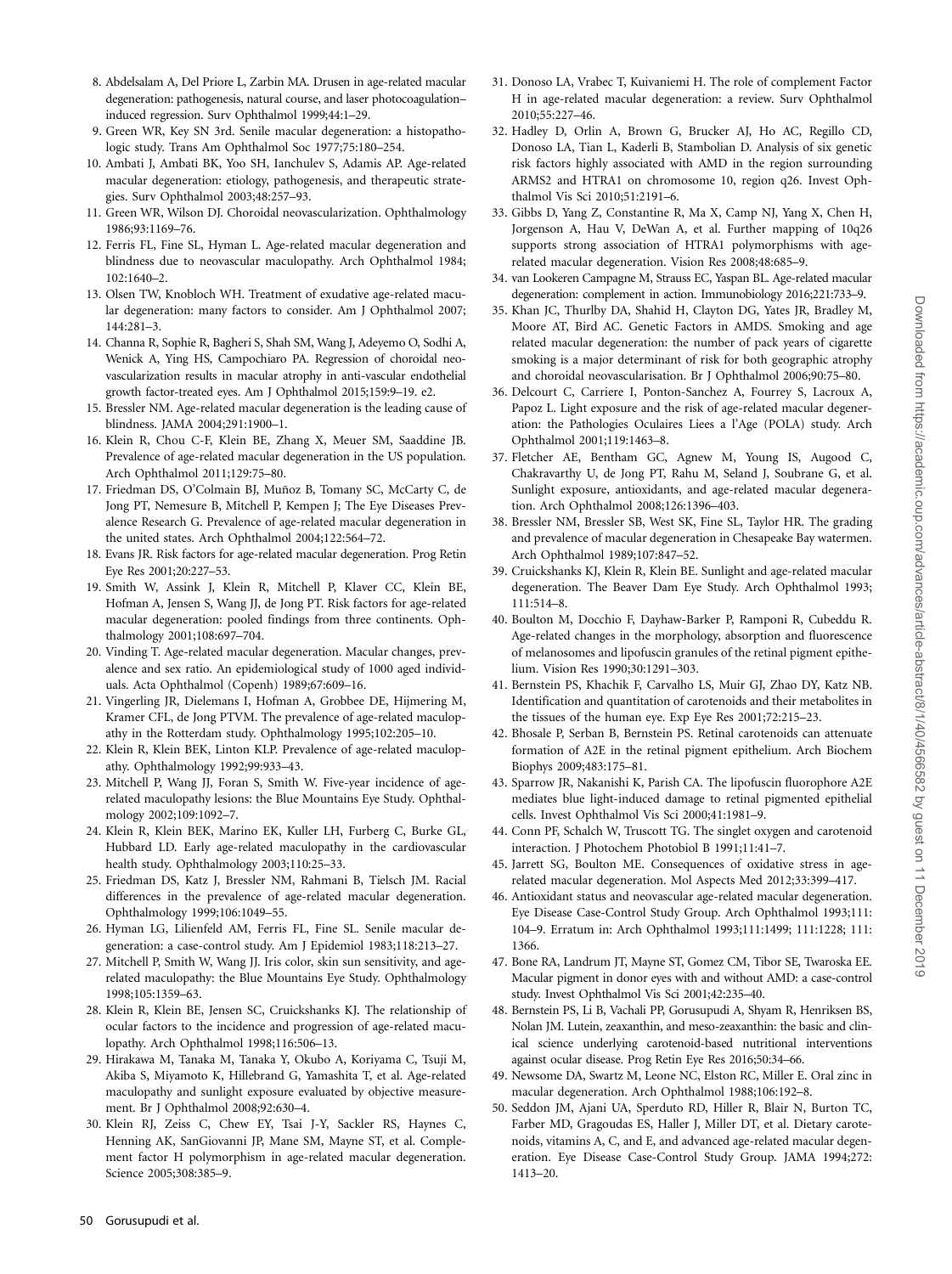- 51. West S, Vitale S, Hallfrisch J, Muñoz B, Muller D, Bressler S, Bressler NM. Are antioxidants or supplements protective for agerelated macular degeneration? Arch Ophthalmol 1994;112:222–7.
- 52. Teikari JM, Laatikainen L, Virtamo J, Haukka J, Rautalahti M, Liesto K, Albanes D, Taylor P, Heinonen OP. Six-year supplementation with alpha-tocopherol and beta-carotene and age-related maculopathy. Acta Ophthalmol Scand 1998;76:224–9.
- 53. VandenLangenberg GM, Mares-Perlman JA, Klein R, Klein BE, Brady WE, Palta M. Associations between antioxidant and zinc intake and the 5-year incidence of early age-related maculopathy in the Beaver Dam Eye Study. Am J Epidemiol 1998;148:204–14.
- 54. Christen WG, Ajani UA, Glynn RJ, Manson JE, Schaumberg DA, Chew EC, Buring JE, Hennekens CH. Prospective cohort study of antioxidant vitamin supplement use and the risk of age-related maculopathy. Am J Epidemiol 1999;149:476–84.
- 55. Smith W, Mitchell P, Webb K, Leeder SR. Dietary antioxidants and age-related maculopathy: the Blue Mountains Eye Study. Ophthalmology 1999;106:761–7.
- 56. Age-Related Eye Disease Study Research Group. A randomized, placebocontrolled, clinical trial of high-dose supplementation with vitamins C and E, beta carotene, and zinc for age-related macular degeneration and vision loss: AREDS report No. 8. Arch Ophthalmol 2001;119:1417–36.
- 57. Cho E, Hung S, Willett WC, Spiegelman D, Rimm EB, Seddon JM, Colditz GA, Hankinson SE. Prospective study of dietary fat and the risk of age-related macular degeneration. Am J Clin Nutr 2001;73:209–18.
- 58. Mares-Perlman JA, Fisher AI, Klein R, Palta M, Block G, Millen AE, Wright JD. Lutein and zeaxanthin in the diet and serum and their relation to age-related maculopathy in the third national health and nutrition examination survey. Am J Epidemiol 2001;153:424–32.
- 59. Seddon JM, Rosner B, Sperduto RD, Yannuzzi L, Haller JA, Blair NP, Willett W. Dietary fat and risk for advanced age-related macular degeneration. Arch Ophthalmol 2001;119:1191–9.
- 60. Gale CR, Hall NF, Phillips DIW, Martyn CN. Lutein and zeaxanthin status and risk of age-related macular degeneration. Invest Ophthalmol Vis Sci 2003;44:2461–5.
- 61. Richer S, Stiles W, Statkute L, Pulido J, Frankowski J, Rudy D, Pei K, Tsipursky M, Nyland J. Double-masked, placebo-controlled, randomized trial of lutein and antioxidant supplementation in the intervention of atrophic age-related macular degeneration: the Veterans LAST study (Lutein Antioxidant Supplementation Trial). Optometry 2004;75:216–30.
- 62. van Leeuwen R, Boekhoorn S, Vingerling JR, Witteman JC, Klaver CC, Hofman A, de Jong PT. Dietary intake of antioxidants and risk of agerelated macular degeneration. JAMA 2005;294:3101–7.
- 63. Delcourt C, Carrière I, Delage M, Barberger-Gateau P, Schalch W. Plasma lutein and zeaxanthin and other carotenoids as modifiable risk factors for age-related maculopathy and cataract: the POLA study. Invest Ophthalmol Vis Sci 2006;47:2329–35.
- 64. Moeller SM, Parekh N, Tinker L, Ritenbaugh C, Blodi B, Wallace RB, Mares JA; CAREDS Research Study Group. Associations between intermediate age-related macular degeneration and lutein and zeaxanthin in the carotenoids in Age-Related Eye Disease Study (CAREDS): ancillary study of the Women's Health Initiative. Arch Ophthalmol 2006;124:1151–62.
- 65. Seddon JM, George S, Rosner B. Cigarette smoking, fish consumption, omega-3 fatty acid intake, and associations with age-related macular degeneration: The US twin study of age-related macular degeneration. Arch Ophthalmol 2006;124:995–1001.
- 66. Age-Related Eye Disease Study Research Group; SanGiovanni JP, Chew EY, Clemons TE, Ferris FL 3rd, Gensler G, Lindblad AS, Milton RC, Seddon JM, Sperduto RD. The relationship of dietary carotenoid and vitamin A, E, and C intake with age-related macular degeneration in a case-control study: AREDS Report No. 22. Arch Ophthalmol 2007;125:1225–32.
- 67. Trieschmann M, Beatty S, Nolan JM, Hense HW, Heimes B, Austermann U, Fobker M, Pauleikhoff D. Changes in macular pigment optical density and serum concentrations of its constituent carotenoids following supplemental lutein and zeaxanthin: the LUNA study. Exp Eye Res 2007;84:718–28.
- 68. Cho E, Hankinson SE, Rosner B, Willett WC, Colditz GA. Prospective study of lutein/zeaxanthin intake and risk of age-related macular degeneration. Am J Clin Nutr 2008;87:1837–43.
- 69. Tan JS, Wang JJ, Flood V, Rochtchina E, Smith W, Mitchell P. Dietary antioxidants and the long-term incidence of age-related macular degeneration: the Blue Mountains Eye Study. Ophthalmology 2008; 115:334–41.
- 70. Parekh N, Voland RP, Moeller SM, Blodi BA, Ritenbaugh C, Chappell RJ, Wallace RB, Mares JA; CAREDS Research Study Group. Association between dietary fat intake and age-related macular degeneration in the carotenoids in Age-Related Eye Disease Study (CAREDS): An ancillary study of the women's health initiative. Arch Ophthalmol 2009;127:1483–93.
- 71. Merle BM, Delyfer M-N, Korobelnik J-F, Rougier M-B, Malet F, Féart C, Le Goff M, Peuchant E, Letenneur L, Dartigues J-F. High concentrations of plasma n3 fatty acids are associated with decreased risk for late agerelated macular degeneration. J Nutr 2013;143:505–11.
- 72. Souied EH, Delcourt C, Querques G, Bassols A, Merle B, Zourdani A, Smith T, Benlian P. Oral docosahexaenoic acid in the prevention of exudative age-related macular degeneration: the Nutritional AMD Treatment 2 Study. Ophthalmology 2013;120:1619–31.
- 73. Dawczynski J, Jentsch S, Schweitzer D, Hammer M, Lang GE, Strobel J. Long term effects of lutein, zeaxanthin and omega-3-LCPUFAs supplementation on optical density of macular pigment in AMD patients: the LUTEGA study. Graefes Arch Clin Exp Ophthalmol 2013;251:2711–23.
- 74. Blasiak J, Szaflik J, Szaflik JP. Implications of altered iron homeostasis for age-related macular degeneration. Front Biosci (Landmark Ed) 2011;16:1551–9.
- 75. Chen H, Liu B, Lukas TJ, Suyeoka G, Wu G, Neufeld AH. Changes in iron-regulatory proteins in the aged rodent neural retina. Neurobiol Aging 2009;30:1865–76.
- 76. Ugarte M, Osborne NN, Brown LA, Bishop PN. Iron, zinc, and copper in retinal physiology and disease. Surv Ophthalmol 2013;58: 585–609.
- 77. Andrzejczyk J, Buszman E. Interaction of Fe3+, Cu2+ and Zn2+ with melanin and melanoproteins from bovine eyes. Acta Biochim Pol 1992;39:85–8.
- 78. Bowness JM, Morton RA, Shakir MH, Stubbs AL. Distribution of copper and zinc in mammalian eyes. Occurrence of metals in melanin fractions from eye tissues. Biochem J 1952;51:521.
- 79. Erie JC, Good JA, Butz JA, Pulido JS. Reduced zinc and copper in the retinal pigment epithelium and choroid in age-related macular degeneration. Am J Ophthalmol 2009;147:276–82.e1.
- 80. Naismith RT, Shepherd JB, Weihl CC, Tutlam NT, Cross AH. Acute and bilateral blindness due to optic neuropathy associated with copper deficiency. Arch Neurol 2009;66:1025–7.
- 81. Pineles SL, Wilson CA, Balcer LJ, Slater R, Galetta SL. Combined optic neuropathy and myelopathy secondary to copper deficiency. Surv Ophthalmol 2010;55:386–92.
- 82. Park SJ, Lee JH, Woo SJ, Kang SW, Park KH. Five heavy metallic elements and age-related macular degeneration. Ophthalmology 2015; 122:129–37.
- 83. Tokarz P, Kaarniranta K, Blasiak J. Role of antioxidant enzymes and small molecular weight antioxidants in the pathogenesis of age-related macular degeneration (AMD). Biogerontology 2013;14:461–82.
- 84. Gotoh N, Yamada R, Matsuda F, Yoshimura N, Iida T. Manganese superoxide dismutase gene (SOD2) polymorphism and exudative agerelated macular degeneration in the Japanese population. Am J Ophthalmol 2008;146:author reply146–7.
- 85. Mayer MJ, van Kuijk FJ, Ward B, Glucs A. Whole blood selenium in exudative age-related maculopathy. Acta Ophthalmol Scand 1998;76: 62–7.
- 86. Nielsen JC, Naash MI, Anderson RE. The regional distribution of vitamins E and C in mature and premature human retinas. Invest Ophthalmol Vis Sci 1988;29:22–6.
- 87. Wiegand RD, Joel CD, Rapp LM, Nielsen JC, Maude MB, Anderson RE. Polyunsaturated fatty acids and vitamin E in rat rod outer segments during light damage. Invest Ophthalmol Vis Sci 1986;27:727–33.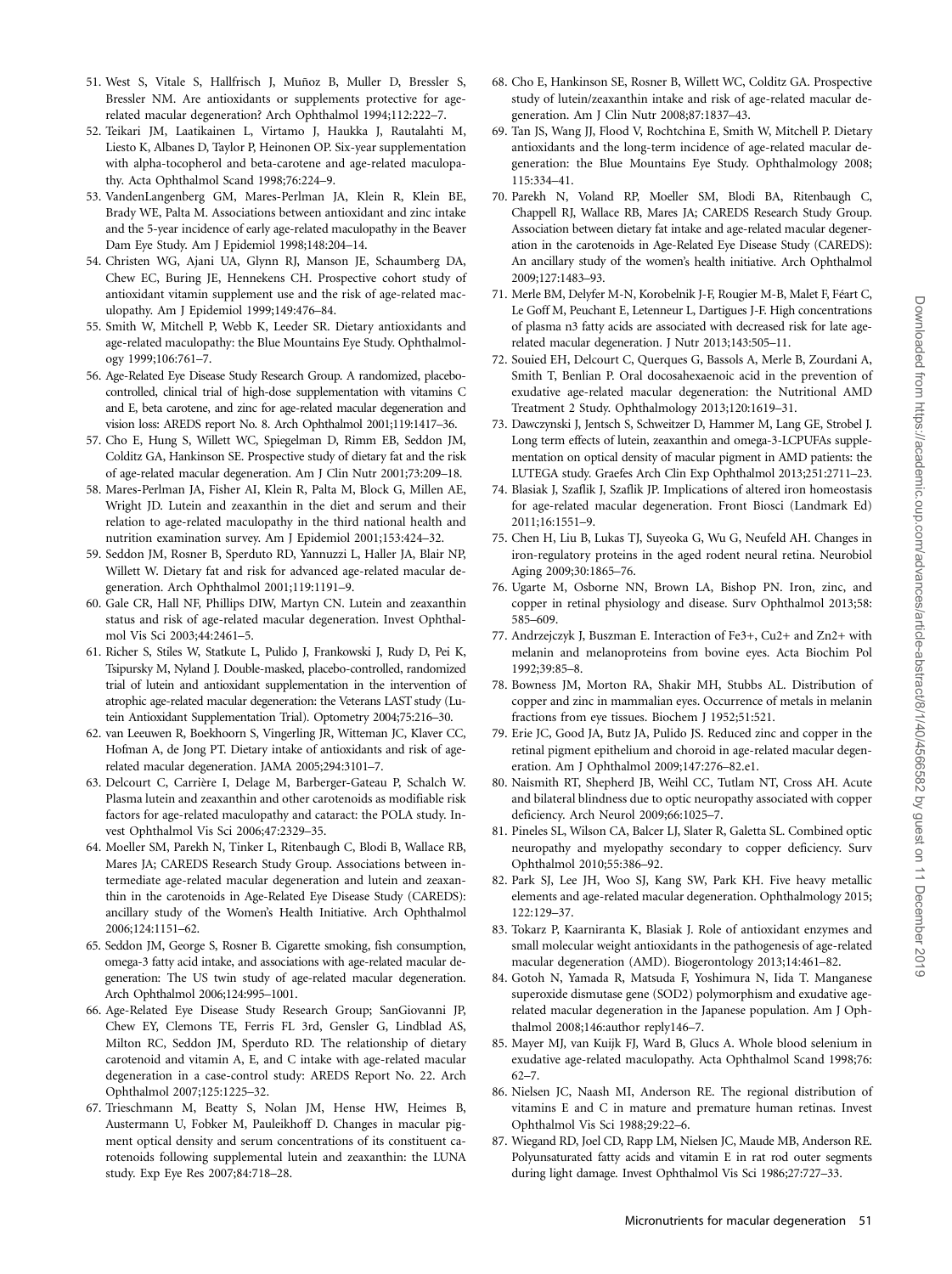- 88. Robison WG Jr., Kuwabara T, Bieri JG. The roles of vitamin E and unsaturated fatty acids in the visual process. Retina 1982;2:263–81.
- 89. Tanito M, Yoshida Y, Kaidzu S, Chen Z-H, Cynshi O, Jishage K-i, Niki E, Ohira A. Acceleration of age-related changes in the retina in a-tocopherol transfer protein null mice fed a vitamin E–deficient diet. Invest Ophthalmol Vis Sci 2007;48:396–404.
- 90. Katz ML, Eldred GE. Failure of vitamin E to protect the retina against damage resulting from bright cyclic light exposure. Invest Ophthalmol Vis Sci 1989;30:29–36.
- 91. Katz ML, Eldred GE. Retinal light damage reduces autofluorescent pigment deposition in the retinal pigment epithelium. Invest Ophthalmol Vis Sci 1989;30:37–43.
- 92. Belda JI. Romá J, Vilela C, Puertas FJ, Díaz-Llopis M, Bosch-Morell F, Romero FJ. Serum vitamin E levels negatively correlate with severity of age-related macular degeneration. Mech Ageing Dev 1999;107:159–64.
- 93. Taylor HR, Tikellis G, Robman LD, McCarty CA, McNeil JJ. Vitamin E supplementation and macular degeneration: randomised controlled trial. BMJ 2002;325:11.
- 94. Christen WG, Glynn RJ, Chew EY, Albert CM, Manson JE. Folic acid, pyridoxine, and cyanocobalamin combination treatment and age-related macular degeneration in women: the Women's Antioxidant and Folic Acid Cardiovascular Study. Arch Intern Med 2009;169:335–41.
- 95. Gopinath B, Flood VM, Rochtchina E, Wang JJ, Mitchell P. Homocysteine, folate, vitamin B-12, and 10-y incidence of age-related macular degeneration. Am J Clin Nutr 2013;98:129–35.
- 96. Britton G. Structure and properties of carotenoids in relation to function. FASEB J 1995;9:1551–8.
- 97. Stahl W, Nicolai S, Briviba K, Hanusch M, Broszeit G, Peters M, Martin HD, Sies H. Biological activities of natural and synthetic carotenoids: induction of gap junctional communication and singlet oxygen quenching. Carcinogenesis 1997;18:89–92.
- 98. Burton GW, Ingold KU. beta-Carotene: an unusual type of lipid antioxidant. Science 1984;224:569–73.
- 99. Omenn GS, Goodman GE, Thornquist MD, Balmes J, Cullen MR, Glass A, Keogh JP, Meyskens FL Jr., Valanis B, Williams JH Jr., et al. Risk factors for lung cancer and for intervention effects in CARET, the Beta-Carotene and Retinol Efficacy Trial. J Natl Cancer Inst 1996;88:1550–9.
- 100. Albanes D, Heinonen OP, Huttunen JK, Taylor PR, Virtamo J, Edwards B, Haapakoski J, Rautalahti M, Hartman A, Palmgren J. Effects of alpha-tocopherol and beta-carotene supplements on cancer incidence in the Alpha-Tocopherol Beta-Carotene Cancer Prevention Study. Am J Clin Nutr 1995;62:1427S–30S.
- 101. Cerutti PA. Oxy-radicals and cancer. Lancet 1994;344:862–3.
- 102. Clemons TE, Milton RC, Klein R, Seddon JM, Ferris, FL 3rd; Age-Related Eye Disease Study Research Group. Risk factors for the incidence of advanced age-related macular degeneration in the Age-Related Eye Disease Study (AREDS) AREDS report no. 19. Ophthalmology 2005; 112:533–9.
- 103. Age-Related Eye Disease Study Research Group. A randomized, placebo-controlled, clinical trial of high-dose supplementation with vitamins C and E and beta carotene for age-related cataract and vision loss: AREDS report no. 9. Arch Ophthalmol 2001;119:1439–52.
- 104. Albanes D, Heinonen OP, Taylor PR, Virtamo J, Edwards BK, Rautalahti M, Hartman AM, Palmgren J, Freedman LS, Haapakoski J, et al. Alpha-tocopherol and beta-carotene supplements and lung cancer incidence in the alpha-tocopherol, beta-carotene cancer prevention study: effects of base-line characteristics and study compliance. J Natl Cancer Inst 1996;88:1560–70.
- 105. The Alpha-Tocopherol Beta Carotene Cancer Prevention Study Group. The effect of vitamin E and beta carotene on the incidence of lung cancer and other cancers in male smokers. N Engl J Med 1994;330:1029–35.
- 106. Bone RA, Landrum JT, Hime GW, Cains A, Zamor J. Stereochemistry of the human macular carotenoids. Invest Ophthalmol Vis Sci 1993; 34:2033–40.
- 107. Bone RA, Landrum JT, Fernandez L, Tarsis SL. Analysis of the macular pigment by HPLC: retinal distribution and age study. Invest Ophthalmol Vis Sci 1988;29:843–9.
- 108. Snodderly DM. Evidence for protection against age-related macular degeneration by carotenoids and antioxidant vitamins. Am J Clin Nutr 1995;62:1448S–61S.
- 109. Khachik F, de Moura FF, Zhao DY, Aebischer CP, Bernstein PS. Transformations of selected carotenoids in plasma, liver, and ocular tissues of humans and in nonprimate animal models. Invest Ophthalmol Vis Sci 2002;43:3383–92.
- 110. Sundelin SP, Nilsson SE. Lipofuscin-formation in retinal pigment epithelial cells is reduced by antioxidants. Free Radic Biol Med 2001;31: 217–25.
- 111. Hammond BR Jr., Wooten BR, Curran-Celentano J. Carotenoids in the retina and lens: possible acute and chronic effects on human visual performance. Arch Biochem Biophys 2001;385:41–6.
- 112. Stringham JM, Hammond BR. Macular pigment and visual performance under glare conditions. Optom Vis Sci 2008;85:82–8.
- 113. Li B, Vachali P, Frederick JM, Bernstein PS. Identification of StARD3 as a lutein-binding protein in the macula of the primate retina. Biochemistry 2011;50:2541–9.
- 114. Bhosale P, Larson AJ, Frederick JM, Southwick K, Thulin CD, Bernstein PS. Identification and characterization of a Pi isoform of glutathione S-transferase (GSTP1) as a zeaxanthin-binding protein in the macula of the human eye. J Biol Chem 2004;279:49447–54.
- 115. Reboul E, Richelle M, Perrot E, Desmoulins-Malezet C, Pirisi V, Borel P. Bioaccessibility of carotenoids and vitamin E from their main dietary sources. J Agric Food Chem 2006;54:8749–55.
- 116. Bohn T. Bioavailability of non-provitamin A carotenoids. Curr Nutr Food Sci 2008;4:240–58.
- 117. Wang W, Connor SL, Johnson EJ, Klein ML, Hughes S, Connor WE. Effect of dietary lutein and zeaxanthin on plasma carotenoids and their transport in lipoproteins in age-related macular degeneration. Am J Clin Nutr 2007;85:762–9.
- 118. Garrett DA, Failla ML, Sarama RJ, Craft N. Accumulation and retention of micellar  $\beta$ -carotene and lutein by Caco-2 human intestinal cells. J Nutr Biochem 1999;10:573–81.
- 119. van den Berg H, van Vliet T. Effect of simultaneous, single oral doses of beta-carotene with lutein or lycopene on the beta-carotene and retinyl ester responses in the triacylglycerol-rich lipoprotein fraction of men. Am J Clin Nutr 1998;68:82–9.
- 120. Faulks RM, Southon S. Challenges to understanding and measuring carotenoid bioavailability. Biochim Biophys Acta 2005; 1740:95–100.
- 121. Wang Y, Illingworth DR, Connor SL, Duell PB, Connor WE. Competitive inhibition of carotenoid transport and tissue concentrations by high dose supplements of lutein, zeaxanthin and beta-carotene. Eur J Nutr 2010;49:327–36.
- 122. SanGiovanni JP, Chew EY. The role of omega-3 long-chain polyunsaturated fatty acids in health and disease of the retina. Prog Retin Eye Res 2005;24:87–138.
- 123. Lorente-Cebrián S, Costa AGV, Navas-Carretero S, Zabala M, Laiglesia LM, Martínez JA, Moreno-Aliaga MJ. An update on the role of omega-3 fatty acids on inflammatory and degenerative diseases. J Physiol Biochem 2015;71:341–9.
- 124. Simopoulos AP. Essential fatty acids in health and chronic disease. Am J Clin Nutr 1999;70:560S–9S.
- 125. Nestel P, Clifton P, Colquhoun D, Noakes M, Mori TA, Sullivan D, Thomas B. Indications for omega-3 long chain polyunsaturated fatty acid in the prevention and treatment of cardiovascular disease. Heart Lung Circ 2015;24:769–79.
- 126. EFSA Panel on Dietetic Products Nutrition, and Allergies. Scientific Opinion on Dietary Reference Values for fats, including saturated fatty acids, polyunsaturated fatty acids, monounsaturated fatty acids, trans fatty acids, and cholesterol. EFSA J 2010;8: 1461.
- 127. SanGiovanni JP, Chew EY, Agron E, Clemons TE, Ferris FL, Gensler G, Lindblad AS, Milton RC, Seddon JM, Klein R. The relationship of dietary  $\omega$ -3 long-chain polyunsaturated fatty acid intake with incident age-related macular degeneration: AREDS report no. 23. Arch Ophthalmol 2008;126:1274–9.